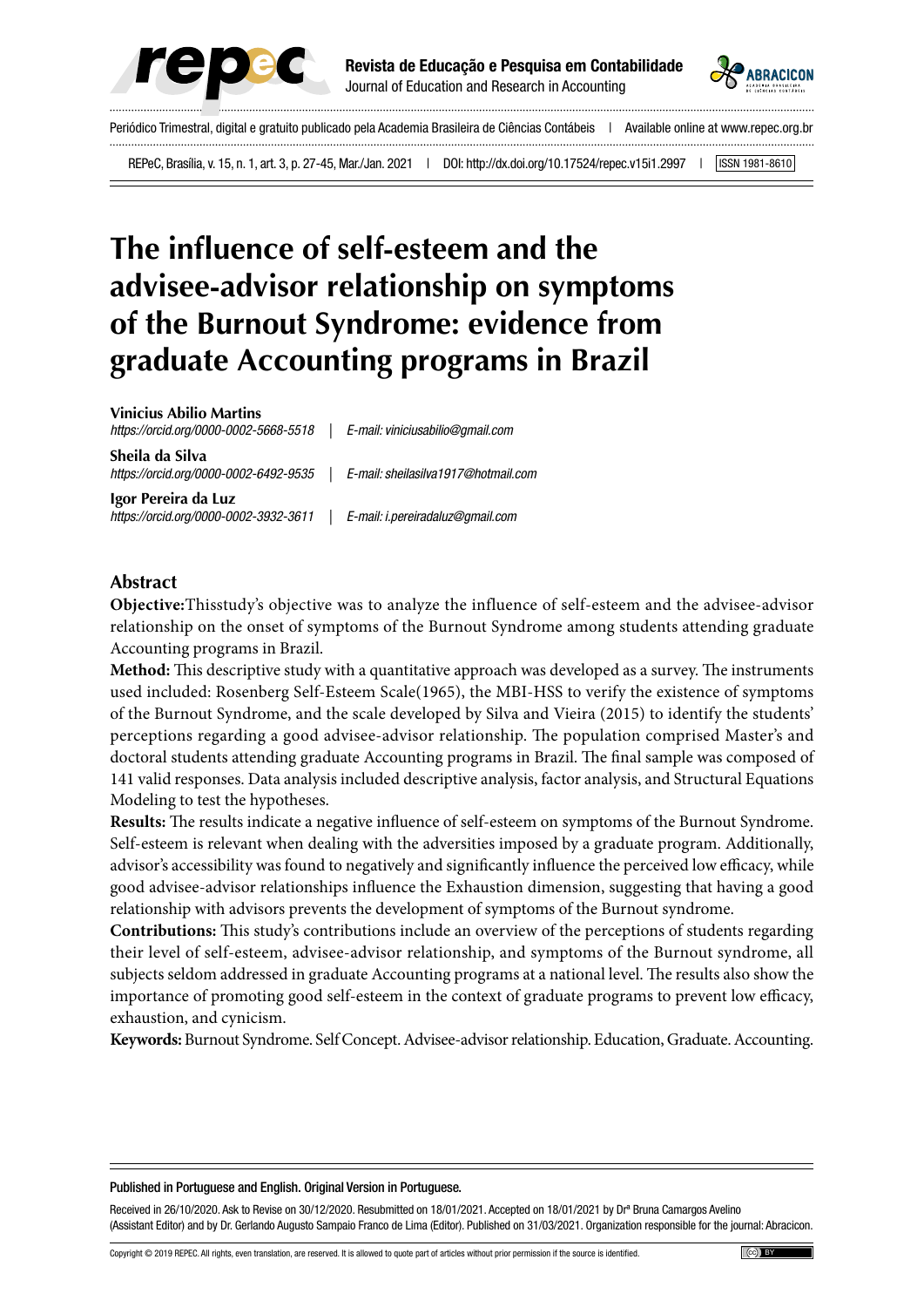

## **1. Introduction**

Universities play an essential role in human development. Their nature is marked by the dual role of training new generations and producing knowledge (Franco, Longhi& Ramos, 2009). For an individual entering a graduate program, the learning process can be significant in terms of academic training and enable a greater understanding of learning based on one's experiences (Lima & Silva, 2017).

The constant exercise of scrutiny, which is supported by research (Bispo& Santos Junior, 2014) in which discovery occurs as a social institution, and knowledge is guided by need and logic (Pimenta&Anastasiou, 2002), is a conducive habitat to unleashing the strategic power of scientific research (Franco *et al*., 2009). Considering that graduate programs' primary product is research, the volume of studies and respective quality become the leading indicators of performance, both for graduate programs and faculty members and students (Cadez, Dimovski& Groff (2017). Consequently, students are faced with the need to produce research and meet academic expectations, which can become stressors (Voltarelli, 2002). Studies report that graduate students are under constant pressure, having to reconcile the researcher role with their personal activities and deadlines (Duque, Brondani& Luna, 2005; Souza *et al*, 2010).

Research is an activity somewhat exhausting, which allied with pressure imposed by graduate programs and advisors, can make the environment of graduate programs favor the development of the Burnout syndrome (Benevides-Pereira, 2002; Codo, 2002; López, Boluda&Sanden, 2012). However, the literature reports little evidence regarding Burnout syndrome symptoms in the context of graduate programs (Hish, Nagy, Fang, Kelley, Nicchitta, Dzirasa& Rosenthal, 2019).

Burnout syndrome is depressive, in which individuals affected by this disorder feel a lack of motivation and energy and experience physical and emotional exhaustion; thus, lacking the conditions or motivation to perform tasks. The Burnout syndrome development is conditioned to demographic variables, personality traits, and strategies used to cope with difficulties and organizational/professional factors (Kupcewicz&Jozwik, 2020).

Another aspect related to potential fatigue within this academic context is the students' relationship with their advisors. The increased number of graduate programs added, to the already many duties of faculty members, the advisor role(Leite Filho & Martins, 2006). This is a sensitive activity because, in addition to helping students to find a research topic, advisors are required to produce research, meet productivity goals, and establish relationships that surpass that of advisee/advisor, including respect and admiration (Brown & Adkins, 1998; Silva & Vieira, 2015). In some cases, advisors do not have the ability or maturity required, or even good interpersonal skills, which negatively influence the relationship established with advisees (Goldberg, 1980; Silva & Vieira, 2015).

Self-esteem also plays a considerable role in predicting favorable results, with implications for occupational success, interpersonal relationships, and academic performance (Trzesniewski, Donnellan & Robins, 2003). Additionally, the literature indicates a relationship between self-esteem and Burnout syndrome (Masclet&Mineure, 1999).

However, studies addressing Burnout syndrome among graduate students have not achieved a consolidated theory (Silva & Vieira, 2015), including the relationship between self-esteem and Burnout syndrome. Therefore, the following question emerged: **What is the influence of self-esteem and the advisee-advisor relationship on burnout syndrome symptoms among students attending graduate Accounting programs in Brazil?** To answer this question, this study's objective was to analyze the influence of self-esteem and the relationship between advisee and advisor on Burnout syndrome symptoms among students attending graduate Accounting programs in Brazil.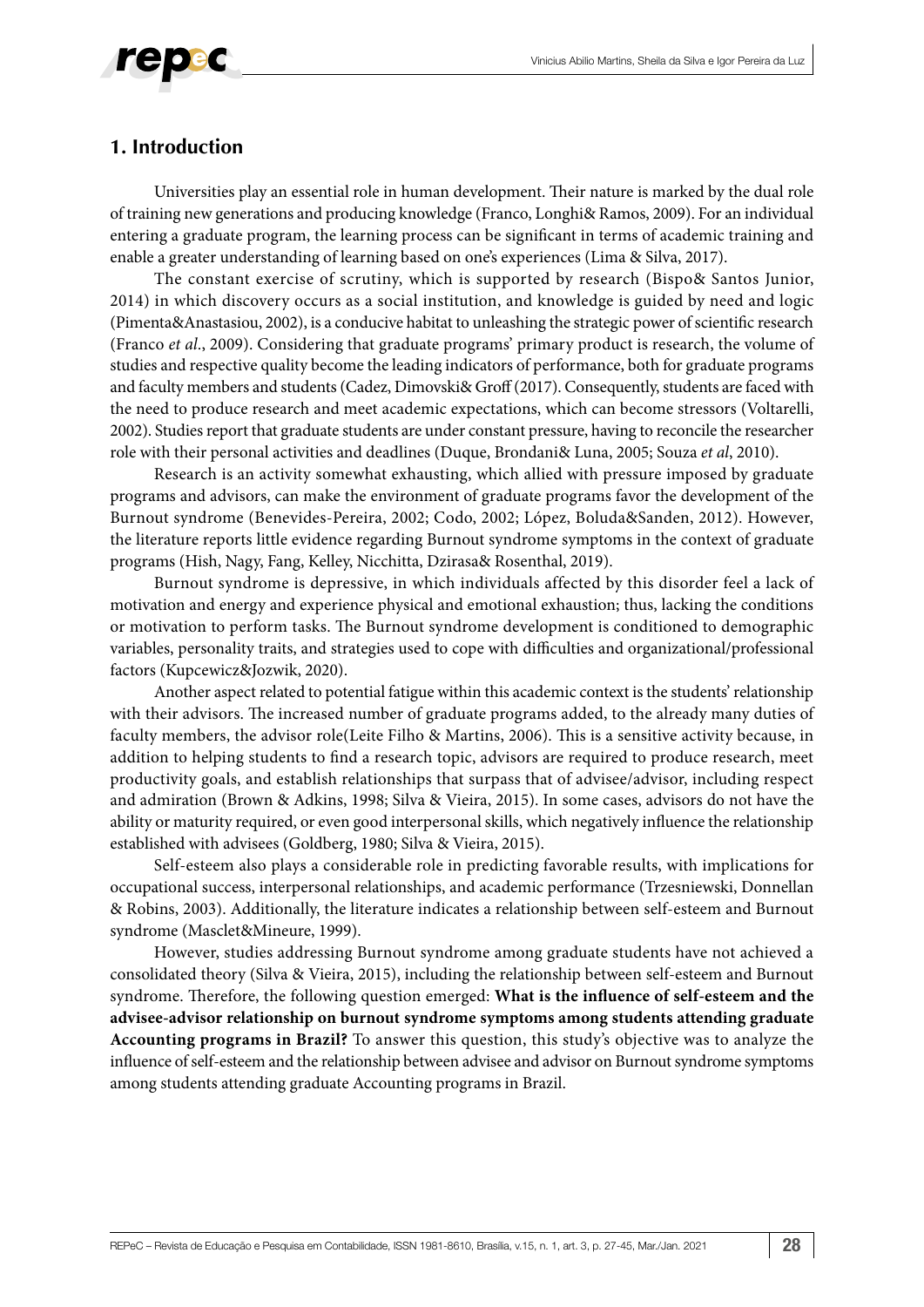

The possibility to provide a theoretical contribution to understanding better how the adviseeadvisor relationship is related to the Burnout Syndrome within the field of accounting training justifies this study. Many models and theories are suggested to describe the complex construction of stress throughout decades, including Burnout Syndrome symptoms (Hish, *et al.*, 2019). However, the application of the relationship between Burnout, advisee-advisor relationship, and self-esteem constitutes a gap that requires further research. In practical terms, this study can contribute to graduate programs by envisioning measures intended to promote students' well-being and health and a healthy relationship between advisees and advisors.

# **2. Theoretical framework**

# **2.1 Burnout syndrome, self-esteem, and advisee-advisor relationship**

Burnout is a construct that describes a psychological state that results from inefficacious strategies to deal with lasting stress at work. However, even after more than 25 years of clinical and scientific work, there is no global definition of Burnout (Ekstedt& Fagerberg, 2005). Burnout refers to mental depletion, similar to a fire that extinguishes or a battery that runs out (López *et al*., 2012). The expression is used as a definition for a state in which an individual reaches his/her limit and, for lacking energy, can no longer perform physically or mentally (Benevides-Pereira, 2002).

In 1969, this term was used to propose "a new organizational structure to contain the psychological phenomenon affecting helping workers" (Benevides-Pereira, 2002, p. 21). However, the studies addressing the Burnout Syndrome gained greater prominencewith the papers byFreudenberger(1975).

Individuals affected by Burnout Syndrome experience a lack of energy as a response to the stress faced in the workplace (Zuluaga&Moreno, 2012). Individuals may also experience emotional exhaustion, depersonalization and low professional achievement (Fuente, San Luis, Lozano, Vargas, García&Emilia, 2014).

This syndrome is cumulative and develops gradually. It appears at different levels, and the following symptoms stand out: irritation, restlessness, frustration, and exhaustion (Mallmann, Palazzo, Carlotto&de Castro Aerts, 2009). The symptoms may progress from sporadic to permanent and favor the onset of physical diseases and symptoms.

It is "a syndrome through which workers lose the meaning of their relationship with their jobs [...] it primarily affects professionals from the education and health fields when directly dealing with users" (Codo, 2002, p. 238). Burnout is a prolonged manifestation of chronic, emotional, or interpersonal stressors (Maslach 1976; Schuster, Dias &Battistella, 2015), and syndrome can be defined according to three dimensions, as presented in Table 1.

| <b>Dimensions</b> | Concept                                                                                                                                              |  |  |  |  |
|-------------------|------------------------------------------------------------------------------------------------------------------------------------------------------|--|--|--|--|
| Efficacy at work  | It refers to an individual's expectations toward work, including expectations regarding<br>ongoing accomplishments at work.                          |  |  |  |  |
| Exhaustion        | It is associated with excessive workload, extreme depletion, and fatigue, resulting from<br>prolonged involvement with demanding tasks.              |  |  |  |  |
| Cynicism          | It concerns an individual's indifferent and disengaged attitude toward work, lack of<br>enthusiasm, low energy, and decreased professional efficacy. |  |  |  |  |

#### Table 1 **Dimensions of the Burnout Syndrome**

Source: Schuster *et al*. (2015)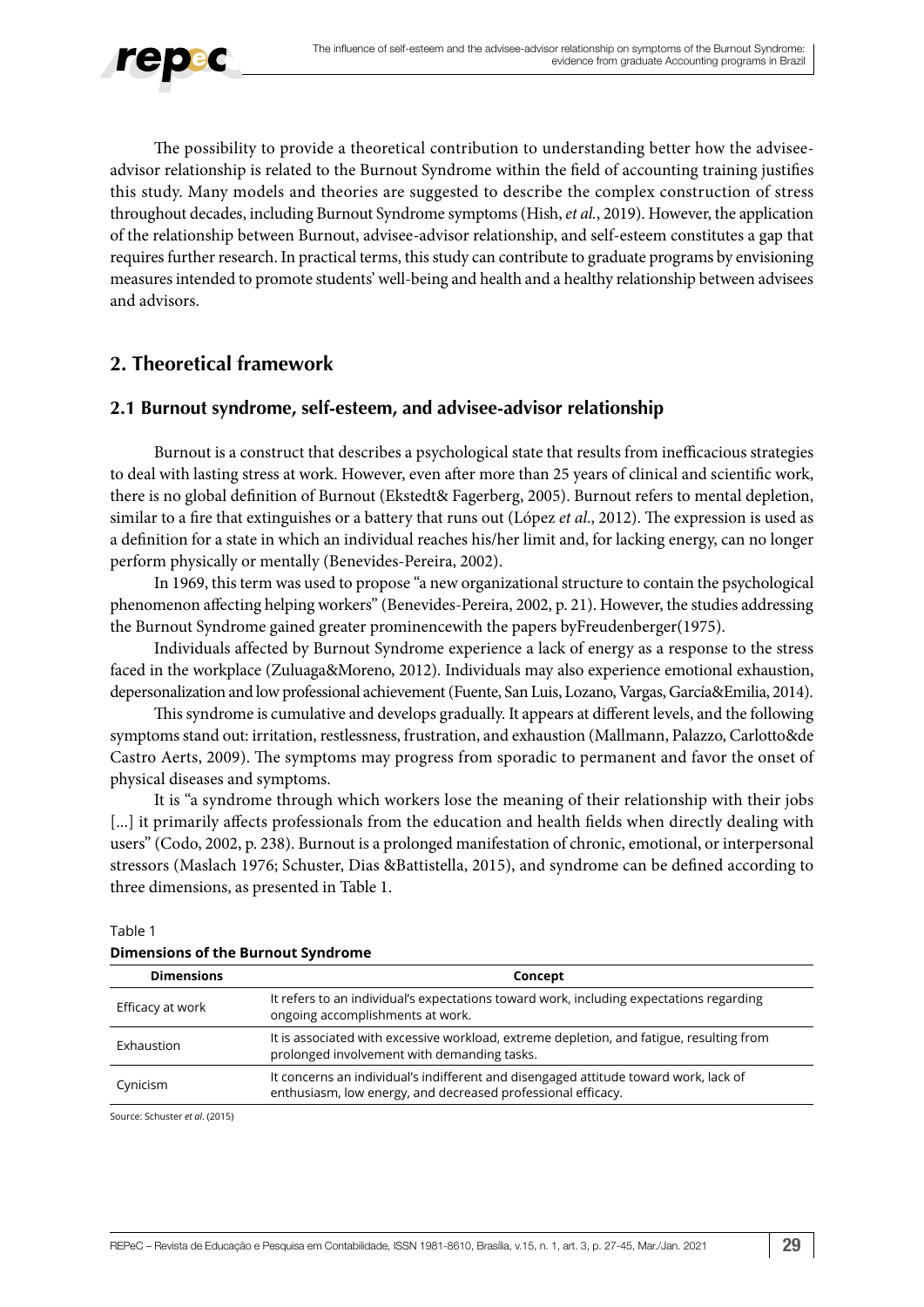

Many factors may lead to the onset of Burnout Syndrome. Initially, it was believed that it only affected individuals managing people, such as in the health, education, and social work fields (Maslach, 1976; Silva & Vieira, 2015). However, studies report it may occur in parents and children's relationships and among students (Maslach 1976; Silva & Vieira, 2015). College students are constantly under pressure to meet academic requirements, making them more prone to experience emotional exhaustion (Li *et al*, 2018).

Self-esteem has been the object of study among workers, students, and faculty members. High levels of self-esteem were found to influence lower levels of Burnout Syndrome symptoms (Leroy-Frémont; Desrumaux&Moundjiegout, 2014; Kang;Twigg&Hertzman, 2010). Hence, low self-esteem may be considered a predictor of Burnout (Johnson *et al*, 2020).

Other studies report a relationship between self-esteem and other aspects. High self-esteem during college education may impact college students' professional characteristics, among which: high salaries, high levels of engagement, job satisfaction, and low levels of exhaustion. On the other hand, low selfesteem during college studies predicted unemployment, exhaustion, cynicism, low levels of achievement at work, and low job satisfaction (Salmela-Aro&Nurmi, 2007).

Self-esteem can also affect performance because more self-assured and capable individuals perform better academically (Polese,Bortoluzzi& Antonelli,2019; Li *et al*, 2018). Unmotivated and disinterested students (low self-esteem) may experience impaired learning and present inferior performances (Alves, 2009; Polese*et al*., 2019), a factor that may lead to Burnout Syndrome.

Note that the literature reports a limiting factor concerning self-esteem from a'cause x effect' perspective. Some studies state that self-esteem is a predictor (Johnson *et al*, 2020; Leroy-Frémont; Desrumaux&Moundjiegout, 2014; Kang; Twigg&Hertzman, 2010), while other studies argue that selfesteem is an effect (Enache, 2013). The first perspective was adopted in this study.

In addition to self-esteem, evidence shows that work demands may also trigger symptoms (Jodas& Haddad, 2009; Moreira, Brito, Obregon, Ribas&Lopes, 2017). Jodasand Haddad (2009) highlight that activities demanding more time than an individual has available may favor the onset of Burnout Syndrome. Moreira, *et al*.(2017) note that educators and their relationships with work may trigger the syndrome due to differences from what is expected and accomplished in a graduate program context. These aspects are related to advisors who are the ones supervising the activities of graduate students.

Students attending graduate programs. i.e., programs that award advanced academic degrees impose demands that can become stressors. Students are expected to develop the researcher role, exclusively dedicate themselves to academic production, and publish papers in high-level journals, often without any financial support. When students failed to meet expectations, they may become frustrated and experience mental and emotional exhaustion as a result (Voltarelli, 2002).

Studies addressing this syndrome among students suggest it may develop during academic life and perpetuate throughout life (Schaufeli, Salanova, González-Romá&Bakker, 2002; Silva & Vieira, 2015). The fact an individual has to reconcile many activities during academic life, doubts regarding professional prospects, and the need to deal with deadlines may trigger the syndrome (Duque, Brondani& Luna, 2005; Souza,Trigueiro, Almeida & Oliveira, 2010).

With the growth of scientific production in the Accounting field, the offering of graduate programs grew as well. Consequently, the production of papers, theses, monographs, and dissertations increased (Leite Filho & Martins, 2006). Given this context, "[...] many professors spontaneously, or forcibly, aggregate the advisor role to their teaching duties"(Martins, 2009; Leite Filho & Martins, 2006).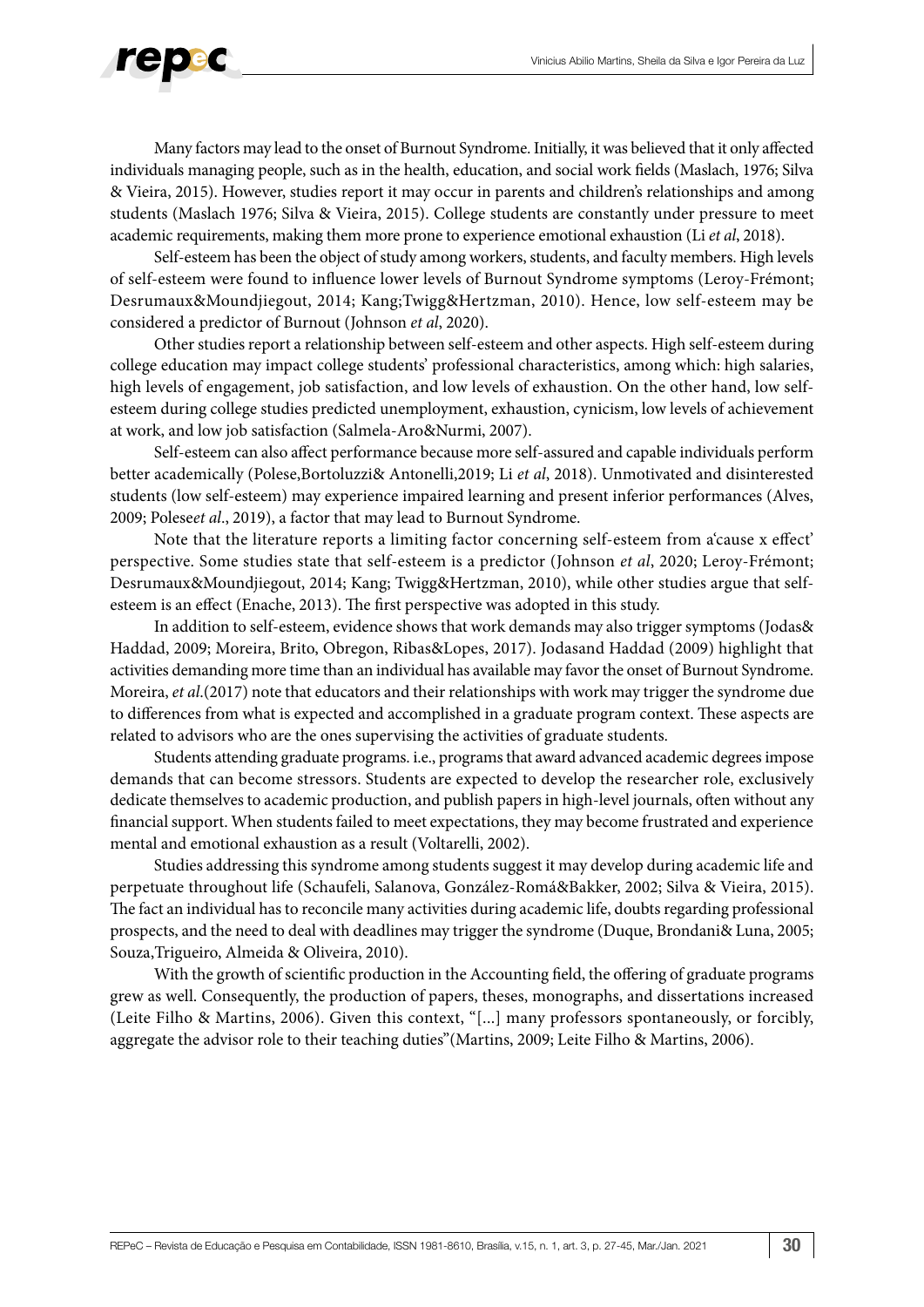

Advising graduate students is a sensitive task (Brown & Adkins, 1998; Silva & Vieira, 2015) because it goes beyond the search for a research topic. It involves research, productivity, meetings to clarify doubts, and establishing a relationship of respect and admiration. The quality of the relationship established between a student and his/her advisor is one of the primary aspects related to the completion of a graduate program (Blanchard &Haccoun, 2019). The knowledge acquired when working on a dissertation or thesis is a process that builds on a mutual relationship between advisee and advisor (Machado, 2002). Advisors need to be competent to support the students' research and steer them toward knowledge and personal and intellectual development (Silva & Vieira, 2015).

# **2.2 Hypotheses formulation**

First, it is believed that low self-esteem negatively influences the development of Burnout Syndrome. Self-esteem is an assessment of one's worth and the social relationships one established, which may be negative or positive depending on certain behaviors (Rosenberg, 1965; Sedikides; Rudich; Gregg; Kumashiro&Rusbult, 2004; Wagner, Lüdtke; Jonkmann&Trautwein, 2013). One may have lower or higher levels of self-esteem (Silva & Vieira, 2015). Hence, it may comprise personal satisfaction, self-depreciation, self-appreciation, and feelings of failure, among others (Avanci, Assis, Santos & Oliveira, 2007; Polese*et al*., 2019).

Self-esteem is considered unstable. There may be ups and downs throughout life depending on an individual's experiences (Mosquera&Stobäus, 2006; Polese*et al*., 2019). There are three levels of self-esteem: low, moderate, and high. Low self-esteem is characterized by feelings of incompetence, maladjustment, and lack of motivation when facing challenges; moderate self-esteem is inconsistent, oscillating between feelings of adequacy and inadequacy; while individuals with high self-esteem feel competent and confident (Polese*et al*., 2019; Rosenberg, 1965).

In 1965, Rosenberg conducted a study to address self-esteem, *Society andtheAdolescent Self-Image*, which addressed how self-esteem was distributed among groups and the influences an individual receives depending on the group s/he belongs (Rosenberg, 1965). The Rosenberg Self-Esteem Scale(RSES), developed in this study is one of the instruments most frequently used to assess global self-esteem (Romano, Negreiros& Martins, 2007).

Given constant changes, individuals are required to develop sufficient self-esteem to deal with the adversities to which we are all subjected; thus, it is a factor determining success or failure considering that self-esteem is essential to building self-confidence (Branden, 2001). Therefore, the first hypothesis states that:

# **H1: High self-esteem negatively influences Burnout Syndrome.**

The symptoms of Burnout Syndrome were separated to facilitate interpretation of results. Hence:

H1,: High self-esteem negatively influences Low Efficacy.

H1<sub>n</sub>: High self-esteem negatively influences Exhaustion.

H1<sub>c</sub>: High self-esteem negatively influences Cynicism.

Therefore, high self-esteem favors lower levels of Burnout Syndrome symptoms, while low selfesteem favors higher levels of Burnout Syndrome symptoms.

In addition to self-esteem, academic stressors may predict Burnout Syndrome (Hish *et al.*, 2019). Another factor that is believed to influence the onset of this syndrome is students' relationship with their advisors; advisors are the guiders of graduate students (Silva & Vieira, 2015).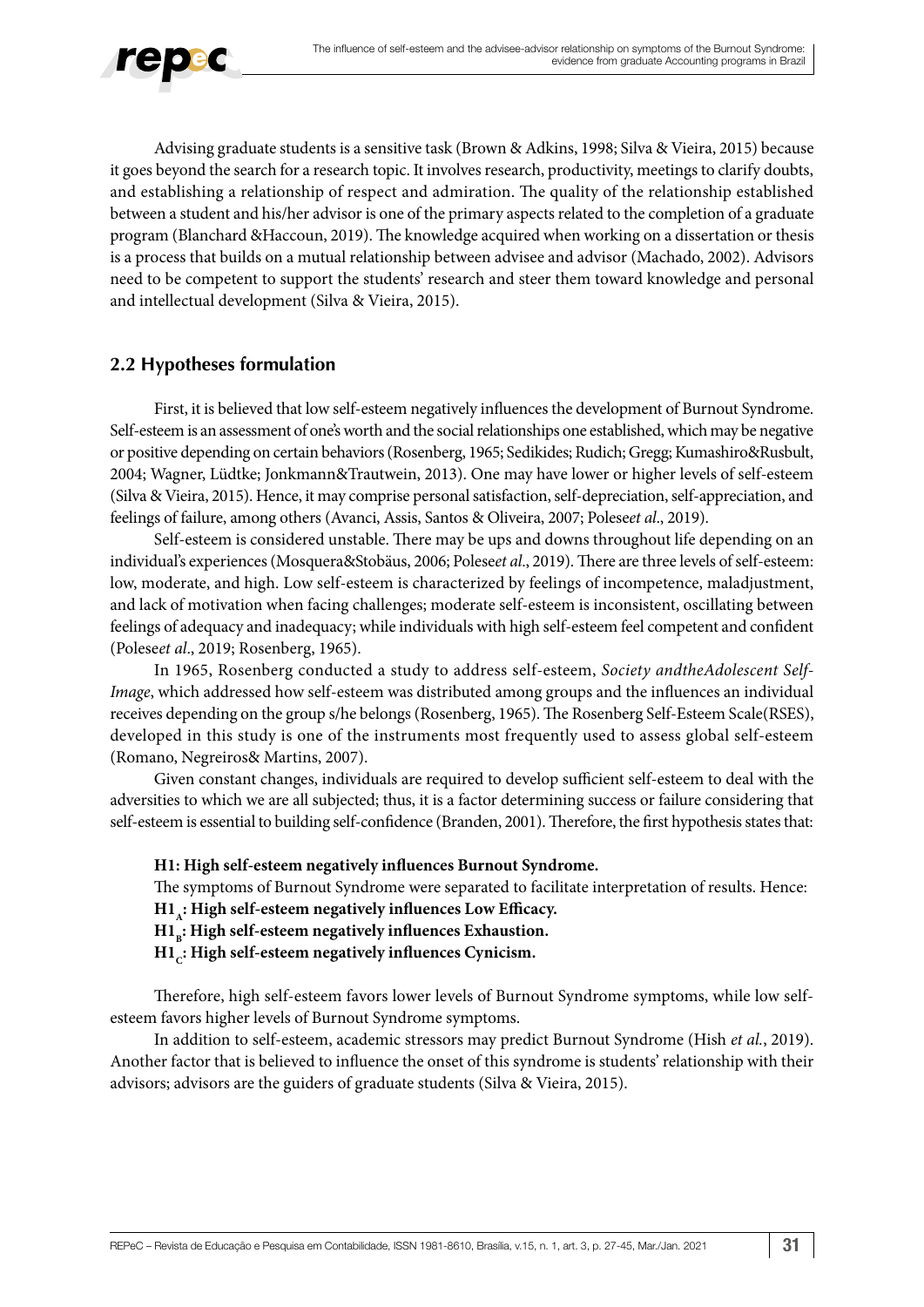

However, in some instances, this relationship becomes inappropriate if advisors forget or ignore their students' limitations, and for this reason, orientation may lose intensity and quality (Piccinin, 2003). In this sense, Frame and Allen (2002) point out that a successful relationship between advisee-advisor depends on the advisor's accessibility. The support of advisors is critical for students achieving success in higher education studies (Blanchard &Haccoun, 2019).

Dysfunctional relationships involving aspects ranging from an inadequate frequency of meetings to mistreatment are frequently associated with burnout among doctoral students (Hish*et al.*, 2019). Additionally, studies report that dropoutsfrom graduate programs may be linked to advisees experiencing emotional problems and a feeling of helplessness (Carvalho, 1994; Luna, 1983; Sanches, 1992). Given the previous discussion, it is believed that having an accessible advisor may decrease Burnout Syndrome symptoms. Hence, the second hypothesis states that:

#### **H2: Accessible advisors negatively influence Burnout Syndrome**

Similar to hypothesis 1, the symptoms were separated to facilitate the interpretation of results. Hence, we have:

**H2A: Accessible advisors negatively influence Efficacy. H2B: Accessible advisors negatively influence Exhaustion. H2C: Accessible advisors negatively influence Cynicism.**

Therefore, accessible advisors lead to lower levels of Burnout Syndrome symptoms while less accessible advisors lead to higher levels of Burnout Syndrome symptoms.

In addition to accessibility, Severino (2009) states that joint work should be enriching and efficacious for both parties, while advisees should neither feel abandoned nor suffocated by advisors. The relationship with one's advisor is another aspect associated with Burnout symptoms (Janikova&Buzgova, 2017; Turnipseed, 1994). From the advisees' perspective, an advisor is a guider (Silva & Vieira, 2015). Both parties should be aware that this is a professional relationship in which knowledge is exchanged (Severino, 2009).

Severino (2009) notes that this process should be free from any form of oppression or submission, benefit both parties, and allow for reciprocal growth and teamwork. Kovach Clark, Murdock, andKoetting (2009) report that having strong support from advisors was negatively related to Burnout among students enrolled in a counseling psychology program.

Therefore, we expect that having a good relationship with advisors negatively influencesBurnout Syndrome symptoms. Hence, the following hypothesis is proposed:

**H3: Having a good relationship with advisors negatively influencesBurnout Syndrome symptoms.**

The symptoms were also separated for hypothesis 3. Hence we have:

**H3A: A good relationship with advisors negatively influences Low Efficacy**

**H3B: A good relationship with advisors negatively influences Exhaustion**

**H3C: A good relationship with advisors negatively influences Cynicism.**

Hence,a high-quality relationship established between advisee and advisor influences lower levels of Burnout Syndrome symptoms, while low-quality relationships influence higher levels of Burnout Syndrome symptoms.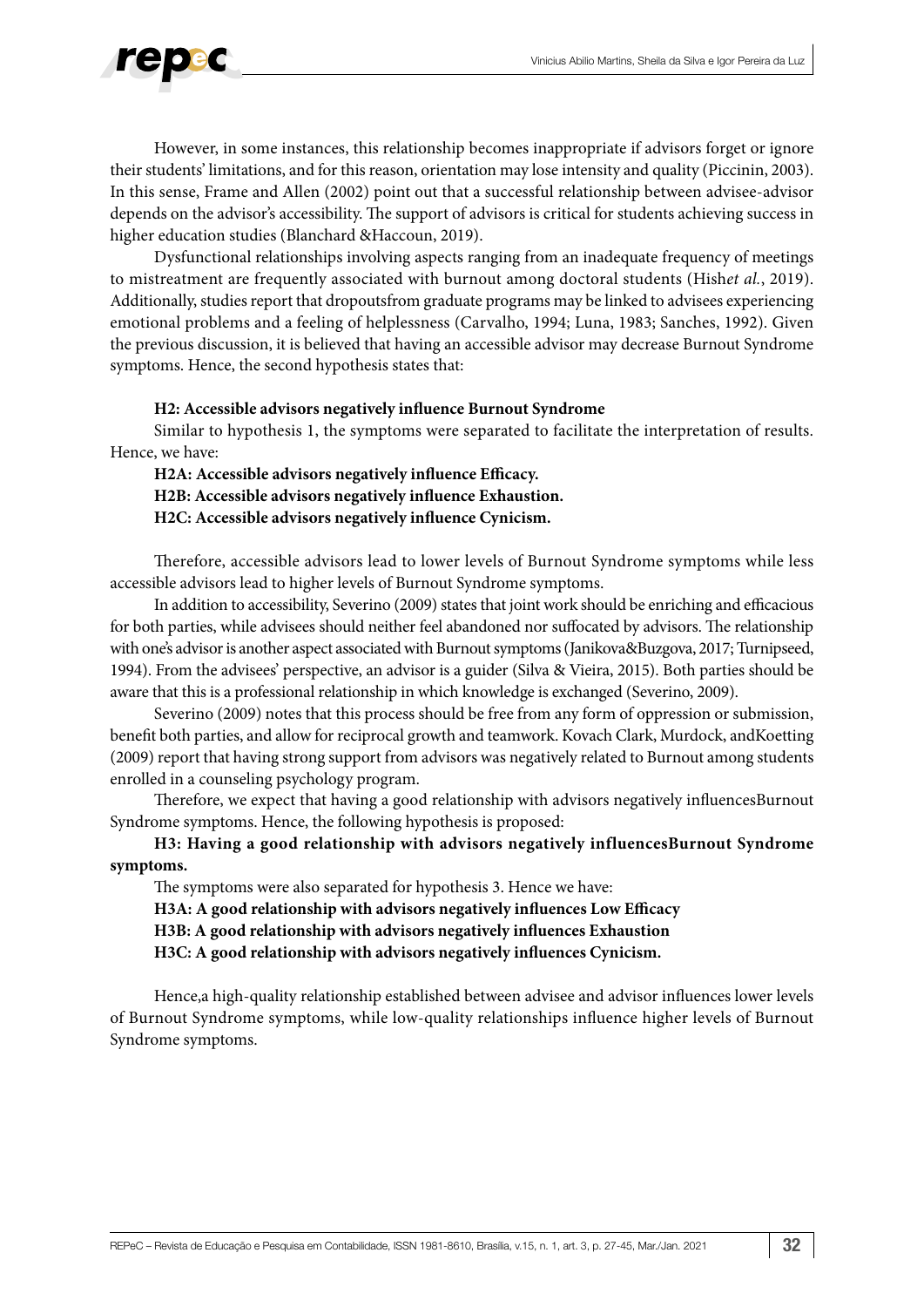



With the hypotheses established, this study's theoretical model is presented in Figure 1.

**Translation:** Graduate context: Self-esteem. Advisors' accessibility, Good advisee-advisor relationship. Burnout Syndrome: Low Efficacy, Exhaustion and Cynicism

**Figure 1.**Theoretical model

After establishing this study's theoretical model, we began the methodological procedures addressing the sample, instrument, and analysis techniques.

# **3. Methodological Procedures**

This descriptive study with a quantitative approach was developed as a survey. Its objective was to analyze the influence of self-esteem, accessibility, and good advisee-advisor relationship on the onset of Burnout Syndrome symptoms among graduateAccounting students in Brazil. The study population is composed of Master's and doctoral students attending Accounting Sciences programs.

The electronic questionnaire was sent to 27 coordinators of graduate programs, who were asked to disseminate it to students. The questionnaire was also sent to emails of the authors' lists of contacts. The statistical power of the sample size was calculated based on the predictor variables concerning the dependent variables. The average effect size, equal to 0.15, sample power of 1-β=0.8, and level of significance, α=0.05 (Faul, Erdfelder, Buchner, & Lang, 2009) were obtained using G\*Power. Data were collected between October 2018 and June 2019; a total of 141 valid responses were obtained.

The questionnaire was divided into four sections. The first comprised socioeconomic questions intended to describe the respondents' profile. The second presented the MBI-HSS version adapted by Peleias, Guimarães, Chan and Carlotto (2017). It was used to analyze the existence of Burnout Syndrome signs (Monte, 2005). This instrument comprises 15 items distributed in three dimensions: Efficacy at work – six questions; Emotional Exhaustion – five questions; and Cynicism – four questions. After data were collected, the scores of the questions concerning Efficacy at work were reversed to represent 'Low Efficacy', aligning them with the remaining scale's constructs of Burnout Syndrome for later analysis.

The third section refers to the analysis of self-esteem, and the Brazilian version of the Rosenberg Self-Esteem Scale, translated from *Society and the Adolescent Self-Image*, was used. This is a 10-item instrument (Rosenberg, 1965) with five questions concerning "high self-esteem" and five "Low self-esteem". The questions are rated on a 7-point Likert in which 1 corresponds to "totally disagree" and 7 "totally agree". The scores of the questions concerning 'Low self-esteem' were reversed. The total score ranged from 10 to 70 points, in which scores close to 10 represent low self-esteem and close to 70 represent high self-esteem.

The fourth and last section addresses the advisee-advisor relationship from the perspective of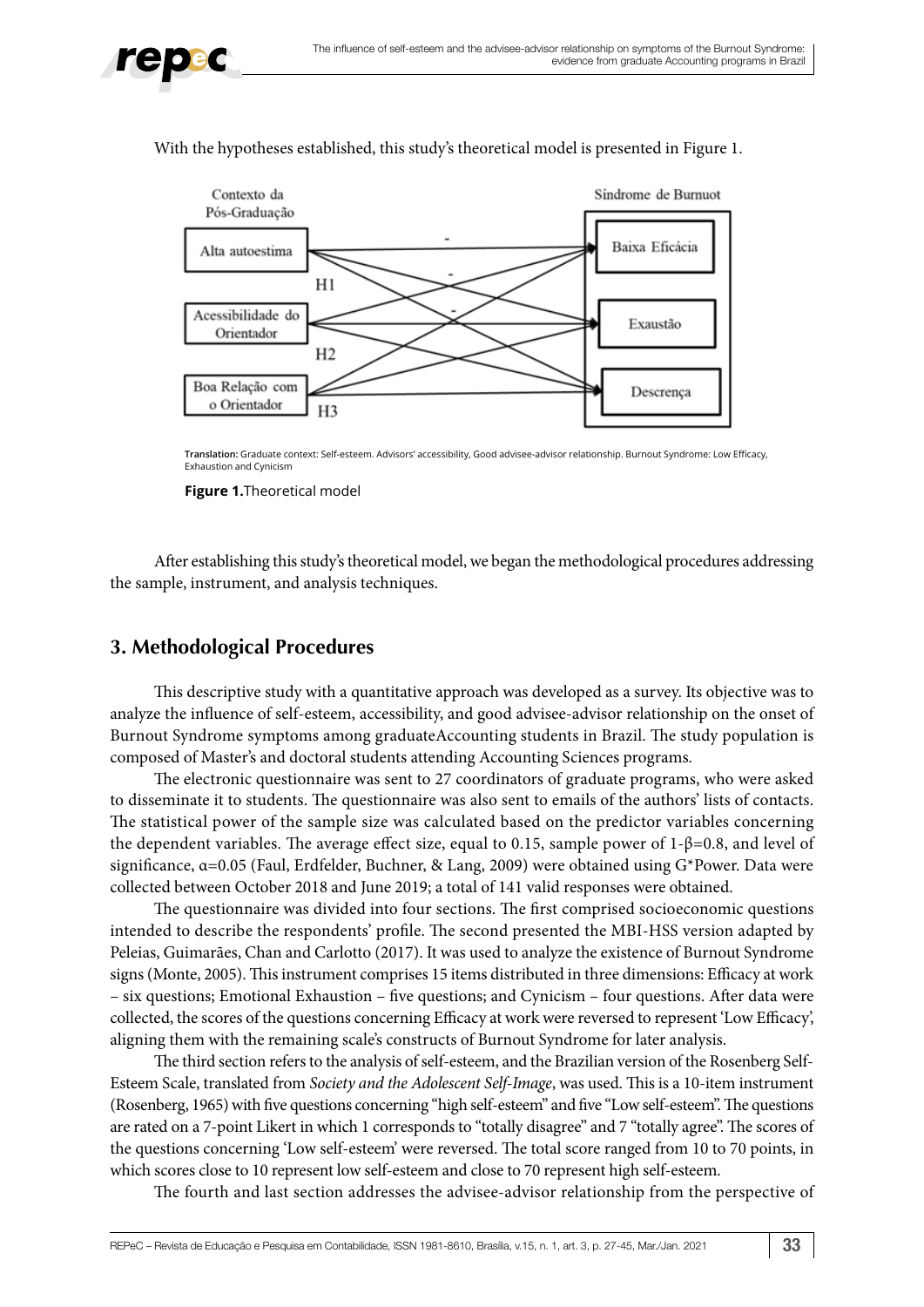

"advisor's accessibility" and "good advisee-advisor relationship". The questionnaire developed by Silva and Vieira (2015) was used. All the questions, except for Rosenberg Self-Esteem Scale, were rated on a 7-point Likert scale, ranging from 1-Never; 2-Rarely; 3-Sometimes; 4-Half of the time only; 5-Many times; 6-Almost always; and 7-Always.

Descriptive statistics were used to characterize the respondents and their answers. The hypotheses were tested with the Structural Equations Modeling technique, using partial least squares, through Smart PLS 3.Before the Structural Equations Modeling was carried out, the validity and reliability of the measurement model were verified according toHair Jr *et al.* (2014): Average Variance Extracted (AVE) and internal consistency using Cronbach's alpha (CA) and Composite Reliability (CR) (Hair Jr, Hult, Ringle&Sarstedt, 2016; Ringle, Silva &Bido, 2014).

The Structural Equations Modeling technique involves the simultaneous assessment of multiple variables and their relationships (Hair Jr *et al.*, 2016; Ringle *et al*., 2014). The correlations between the constructs and respective variables were calculated, and then simultaneous linear regressions were performed between the constructs (Hair Jr *et al.*, 2016; Ringle *et al*., 2014). Boot Strapping (Hair Jr *et al.*, 2016; Ringle *et al*., 2014) was used to test the hypotheses and verify the significance of the relationships (p-value) between the model's variables.

# **4. Analysis and Presentation of Results**

## **4.1 Respondents' characterization**

First, a profile of the survey's respondents was outlined. Of the 144 questionnaires returned, three were disregarded for not being complete. Hence, the final sample comprised 141 respondents. Most were women (57.4%) aged between 20 and 29 (51.77%). Additionally, the ages 24 and 25 predominated, indicating a small gap between undergraduate studies and the graduate program. Of the 141 students, 51.8%were not in a stable union, and 79.4% did not have children. Most attended a public university (94.3%),and 60.3%were Master's students.

Location was the most relevant factor when choosing a teaching institution (52.5%), followed by public university (48.9%).Both factors are relevant because a graduate program's costs are usually high and may increase if students have to move their residence. Being a renowned institution was also relevant for 43.3% of the participants, while the institution's name and tradition were less important factors, totaling 22%.

# **4.2 Descriptive Statistics**

After characterizing the respondents, their perceptions were measured regarding self-esteem, accessibility, relationship with the advisor, and level of exposure to Burnout Syndrome considering its three dimensions. Table 2 presents the descriptive statistics concerning self-esteem, accessibility, and relationship with the advisor.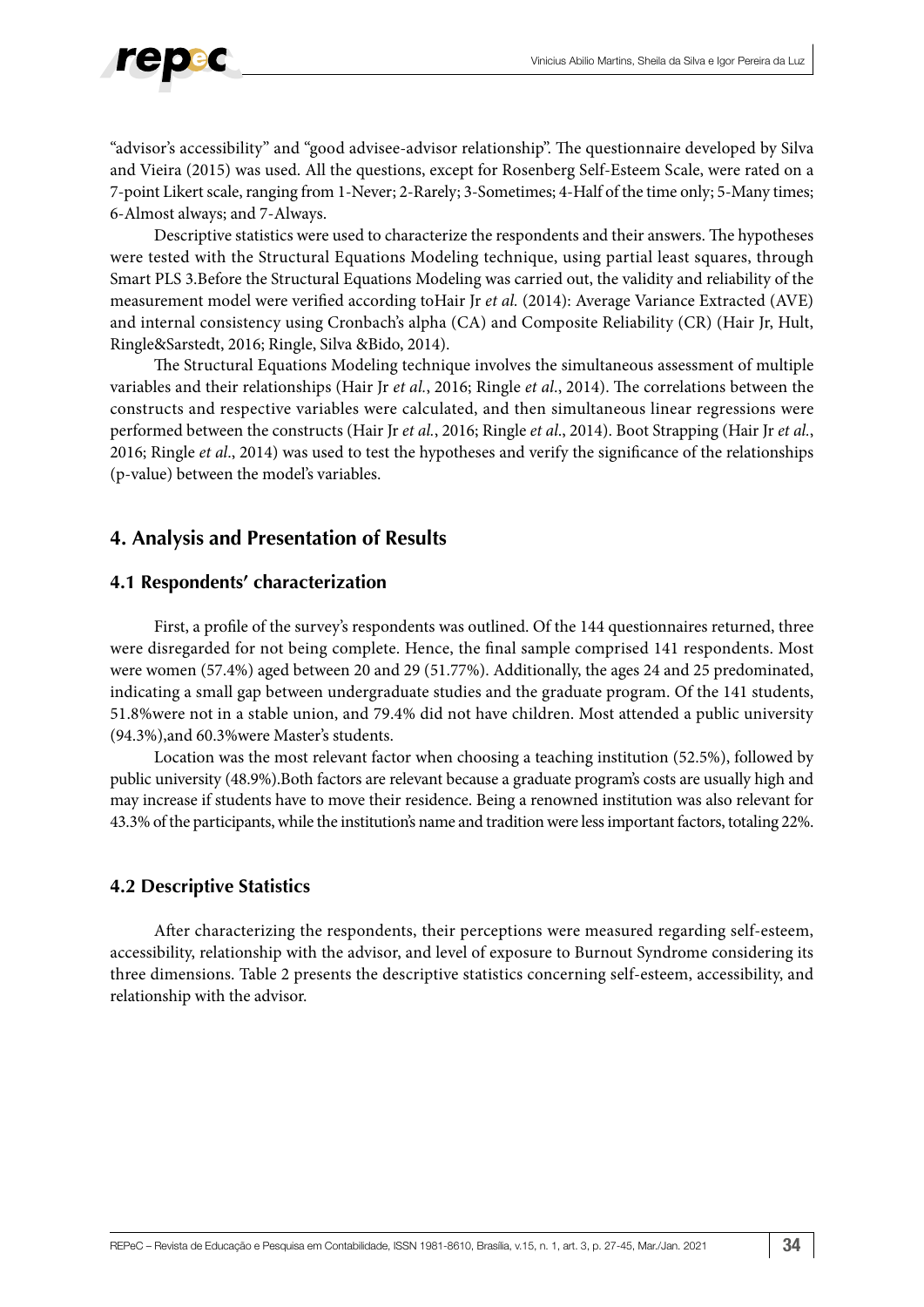

#### Table 2 **Descriptive Statistics of Self-Esteem**

| <b>Frequency of responses</b>                                                        |        |                |        |        |        |        |        |  |  |
|--------------------------------------------------------------------------------------|--------|----------------|--------|--------|--------|--------|--------|--|--|
| Self-esteem                                                                          |        |                |        |        |        |        |        |  |  |
|                                                                                      | 1      | $\overline{2}$ | 3      | 4      | 5      | 6      | 7      |  |  |
| AUT5 -On the whole, I am satisfied with myself.                                      | 4,96%  | 4,96%          | 9,22%  | 23,40% | 13,48% | 31,91% | 12,06% |  |  |
| AUT6-At times I think I am no good at all.                                           | 4,26%  | 6,38%          | 18,44% | 8,51%  | 27,66% | 16,31% | 18,44% |  |  |
| AUT1 - I feel that I have several good qualities.                                    | 0,00%  | 5,67%          | 12,06% | 12,06% | 34,75% | 21,99% | 13,48% |  |  |
| AUT2 - I can do things as well as most other people.                                 | 0,00%  | 2,13%          | 12,77% | 10,64% | 22,70% | 32,62% | 19,15% |  |  |
| AUT7 - feel I do not have much to be proud of.                                       | 19,15% | 30,50%         | 23,40% | 7,80%  | 9,93%  | 7,09%  | 2,13%  |  |  |
| AUT8 - certainly feel useless at times.                                              | 26,24% | 21,28%         | 8,51%  | 25,53% | 6,38%  | 9,93%  | 2,13%  |  |  |
| AUT3 -I feel that I am a person of worth, at least on<br>an equal plane with others. | 0,00%  | 1,42%          | 12,77% | 12,06% | 24,82% | 27,66% | 21,28% |  |  |
| AUT9 - wish I could have more respect for myself.                                    | 12,06% | 25,53%         | 17,73% | 9,22%  | 10,64% | 9,93%  | 14,89% |  |  |
| AUT10-All in all, I am inclined to feel that I am a failure.                         | 41,84% | 25,53%         | 15,60% | 4,26%  | 6,38%  | 3,55%  | 2,84%  |  |  |
| AUT4 – I take a positive attitude toward myself.                                     | 0,00%  | 4,26%          | 18,44% | 9,22%  | 24,11% | 26,24% | 17,73% |  |  |

A high frequency of answers agreeing with the statements was found in the self-esteem dimension, which was intended to measure the individuals' assessment of their worth. Hence, the graduate students considered themselves competent and self-confident, while a belief in their worth as a person and ability to perform tasks stood out. We highlight the importance of high self-esteem, which can help respondents overcome the difficulties imposed by a graduate program. A greater deviation on the positive attitudes toward oneself statement was found. Polese *et al.*, (2019) noted that not having positive attitudes toward oneself might hinder the maintenance of self-esteem since it is not stable and fluctuates according to experiences.

Proceeding with the analysis concerning the students' perceptions regarding their advisors' support, presented in Table 3, the frequency of answers to the dimension advisor's accessibility shows that most students had a positive perception of their advisors' accessibility. The ACE1 and ACE4 statements also evidenced this fact. However, regarding deadlines for advisors to provide feedback, positive responses are less frequent, indicating an aspect that advisors could improve. Hence, similar to the advisor's accessibility dimension, in general, the students very frequently provided positive answers to the statements concerning the good relationship with advisors dimension, which is intended to measure the quality of the relationship, level of respect, admiration, and contribution provided by advisors in graduate accounting programs. These findings show that many graduate students had positive feelings toward the relationship established with their advisors.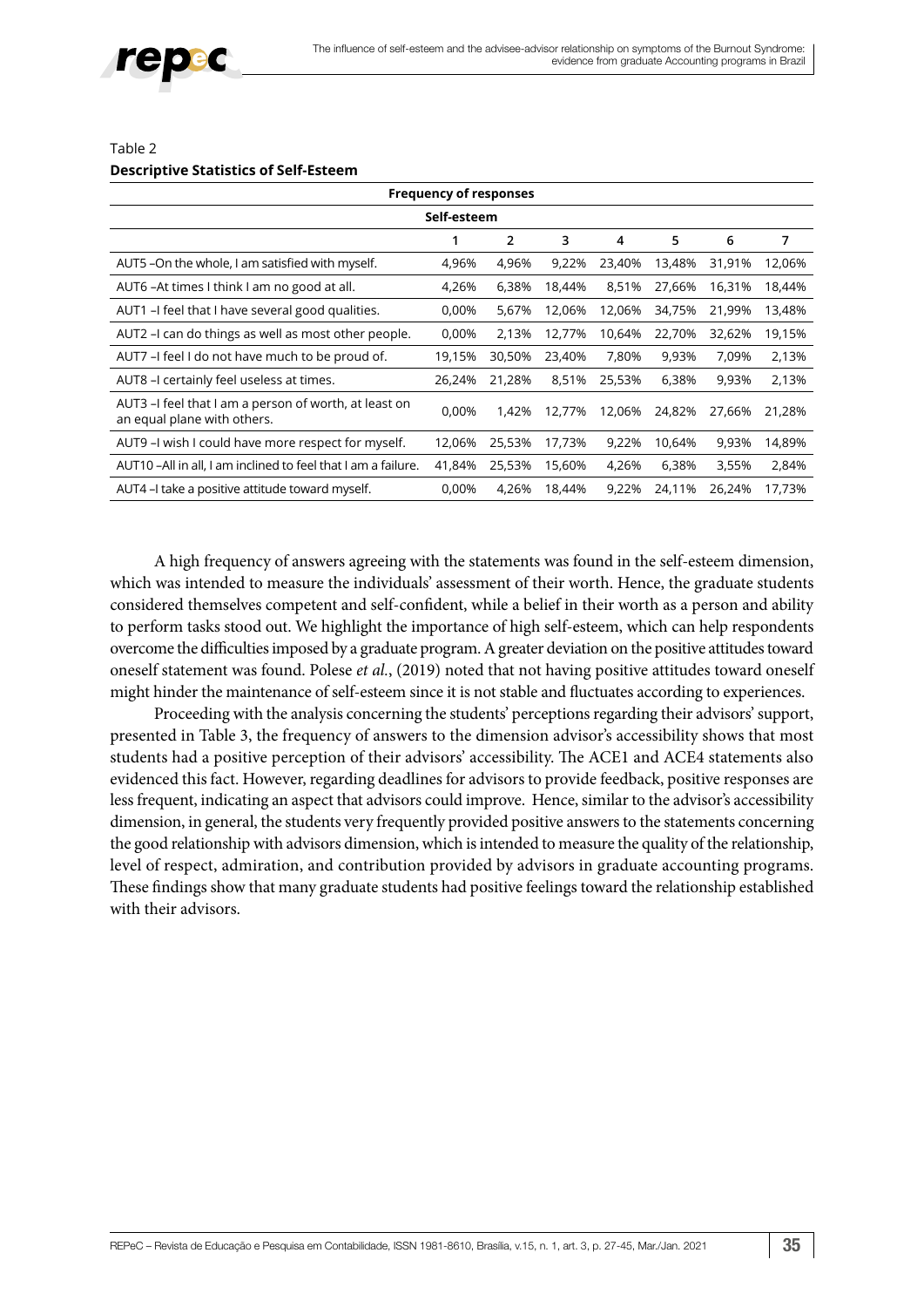

#### Table 3

#### **Descriptive statistics of the advisor's accessibility and good relationship with advisors**

| <b>Frequency of answers</b>                                                               |       |        |        |        |        |        |        |  |  |
|-------------------------------------------------------------------------------------------|-------|--------|--------|--------|--------|--------|--------|--|--|
| Advisor's accessibility                                                                   |       |        |        |        |        |        |        |  |  |
| ACE1 -My advisor always assists me when I need it.                                        | 0,71% | 2,84%  | 12,06% | 7,09%  | 14,18% | 25,53% | 37,59% |  |  |
| ACE2 - My advisor is concerned with my<br>performance in the program.                     | 4,26% | 12,77% | 14,89% | 7,09%  | 11,35% | 24,11% | 25,53% |  |  |
| ACE3 - My advisorquickly answers my requests.                                             | 2,13% | 7,09%  | 14,18% | 7,09%  | 20,57% | 21,28% | 27,66% |  |  |
| ACE4 - I have easy access to my advisor.                                                  | 0,00% | 3,55%  | 7,09%  | 5,67%  | 14,89% | 19,15% | 49,65% |  |  |
| ACE5 - My advisorgives mefeedbackregarding my<br>work according to established deadlines. | 4,26% | 9,22%  | 7,80%  | 5,67%  | 12,77% | 23,40% | 36,88% |  |  |
| Good relationship with advisors                                                           |       |        |        |        |        |        |        |  |  |
| REL1 - I have a good relationship with my advisor.                                        | 0,71% | 1,42%  | 5,67%  | 6,38%  | 11,35% | 11,35% | 63,12% |  |  |
| REL2 - My advisortreats me with respect.                                                  | 0,00% | 0,71%  | 2,13%  | 2,84%  | 4,26%  | 15,60% | 74,47% |  |  |
| REL3 - I consider my advisor a good researcher.                                           | 0,71% | 2,13%  | 4,96%  | 8,51%  | 13,48% | 16,31% | 53,90% |  |  |
| REL4 - My advisorhas an appropriate relationship<br>with his/her advisees.                | 0,00% | 2,84%  | 3,55%  | 8,51%  | 10,64% | 21,99% | 52,48% |  |  |
| REL5-When I build my career I will always have<br>my advisor as a "model".                | 6,38% | 8,51%  | 7,09%  | 9,22%  | 19,15% | 17,02% | 32,62% |  |  |
| REL6 -My advisor contributes with ideas for my<br>research.                               | 2,84% | 9,22%  | 8,51%  | 8,51%  | 13,48% | 23,40% | 34,04% |  |  |
| REL7 - My advisorprovides proper guidance to my<br>research.                              | 4,26% | 8,51%  | 7,80%  | 11,35% | 13,48% | 19,15% | 35,46% |  |  |
| REL8 - My advisormasters the topics of my research.                                       | 2,84% | 6,38%  | 12,06% | 8,51%  | 16,31% | 23,40% | 30,50% |  |  |
| REL9 - My advisor acknowledges my achievements.                                           | 3,55% | 12,06% | 6,38%  | 4,26%  | 12,77% | 26,24% | 34,75% |  |  |
| REL10 - My advisoris excellent.                                                           | 4,26% | 4,26%  | 8,51%  | 8,51%  | 13,48% | 23,40% | 37,59% |  |  |
| REL11 - admire my advisor.                                                                | 1,42% | 6,38%  | 9,93%  | 7,09%  | 9,22%  | 15,60% | 50,35% |  |  |

Among the statements, the frequency of REL2 stands out. It shows that there is a perception that advisors show respect toward the graduate students in the vast majority of the advisee-advisor relationships. In addition to respect, having a good relationship and admiration stand out. As Severino (2009) notes, these are essential aspects considering that advisors guide students during the graduate program. Note that there is a difference in the frequency of answers concerning orientation for research. Even though students have a good relationship with their advisors, part of the respondents perceive that advisors do not contribute enough with ideas for conducting research.

For self-esteem and the dimensions linked to the relationship established with advisors, we highlight the frequency of negative answers, especially regarding the students' perception of the advisors' role. This negative fact is reported in other studies (Kovach *et al.*, 2009; Janikova&Buzgova, 2017) addressing the context of graduate programs. After analyzing the students' perception regarding self-esteem and statements addressing the relationship with advisors, we performed descriptive statistics to characterize the Burnout Syndrome. The results are presented in Table 4.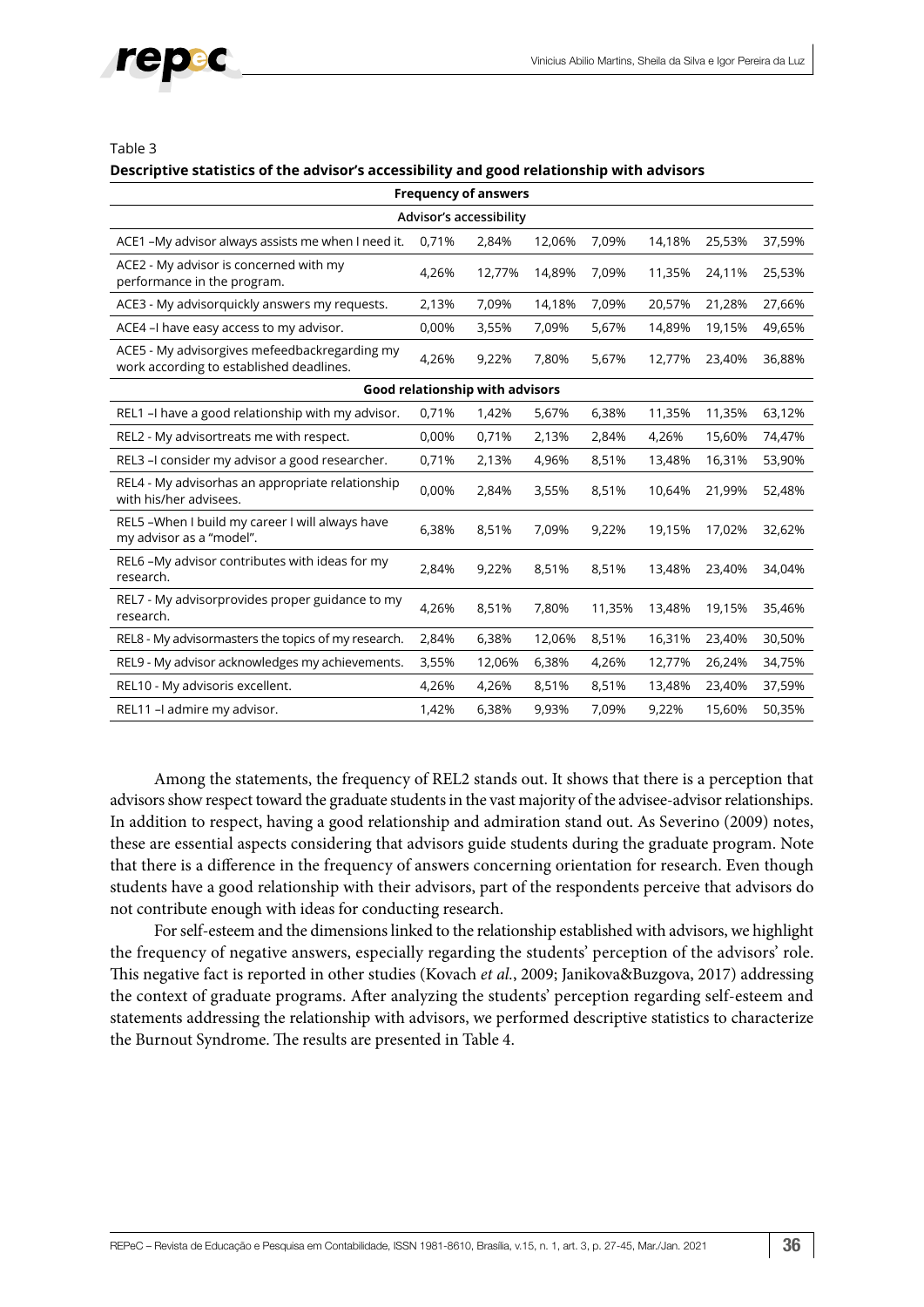

#### Table4

#### **Descriptive statistics of the Burnout Syndrome among Master's and doctoral students in the Accounting field**

| <b>Frequency of answers</b>                                                                               |          |            |        |        |        |        |                |  |  |  |
|-----------------------------------------------------------------------------------------------------------|----------|------------|--------|--------|--------|--------|----------------|--|--|--|
|                                                                                                           | 1        | 2          | 3      | 4      | 5      | 6      | $\overline{7}$ |  |  |  |
|                                                                                                           | Efficacy |            |        |        |        |        |                |  |  |  |
| EFI1 - Ican solve the problems that emerge in<br>my studies and research.                                 | 0,00%    | 2,13%      | 12,77% | 10,64% | 19,86% | 39,72% | 14,89%         |  |  |  |
| EFI2 -During classes. I feel confident and<br>perform my tasks efficaciously.                             | 2,13%    | 2,13%      | 6,38%  | 15,60% | 5,67%  | 50,35% | 17,73%         |  |  |  |
| EFI3 -I consider myself a good student.                                                                   | 0,00%    | 2,84%      | 7,09%  | 10,64% | 26,95% | 37,59% | 14,89%         |  |  |  |
| EFI4 -I feel stimulated when I successfully<br>complete my studies and research goals.                    | 0,00%    | 4,26%      | 5,67%  | 7,09%  | 14,18% | 30,50% | 38,30%         |  |  |  |
| EFI5 - I believe I am efficacious in<br>contributing to the classes I attend.                             | 0,00%    | 4,96%      | 14,18% | 9,22%  | 31,91% | 28,37% | 11,35%         |  |  |  |
|                                                                                                           |          | Exhaustion |        |        |        |        |                |  |  |  |
| EXA1 -I feel drained from my studies and<br>research.                                                     | 1,42%    | 1,42%      | 2,84%  | 13,48% | 3,55%  | 38,30% | 39,01%         |  |  |  |
| EXA2 -I feel emotionally drained from my<br>studies and research.                                         | 1,42%    | 5,67%      | 9,93%  | 9,93%  | 7,80%  | 39,72% | 25,53%         |  |  |  |
| EXA 3 - I feel used up at the end of a day I<br>have classes.                                             | 2,13%    | 0,00%      | 9,93%  | 20,57% | 14,18% | 25,53% | 27,66%         |  |  |  |
| EXA 4 -I feel fatigued when I get up in the<br>morning and have to face another day at<br>school.         | 5,67%    | 2,84%      | 10,64% | 21,28% | 8,51%  | 27,66% | 23,40%         |  |  |  |
| EXA 5-Studying and attending classes is<br>truly a strain for me.                                         | 14,18%   | 7,80%      | 12,06% | 21,28% | 7,80%  | 22,70% | 14,18%         |  |  |  |
|                                                                                                           |          | Cynicism   |        |        |        |        |                |  |  |  |
| DES1-I have become less interested in my<br>studies and research.                                         | 21,28%   | 9,93%      | 12,77% | 19,86% | 7,80%  | 20,57% | 7,80%          |  |  |  |
| DES2 -I am increasingly less interested in<br>my studies and research since I entered this<br>university. | 31,91%   | 14,89%     | 9,22%  | 13,48% | 7,80%  | 14,89% | 7,80%          |  |  |  |
| DES3 -I have been more skeptical of my<br>potential and usefulness of my studies and<br>research.         | 18,44%   | 15,60%     | 11,35% | 19,86% | 8,51%  | 18,44% | 7,80%          |  |  |  |
| DES4 -I question the meaning and relevance<br>of my studies and research.                                 | 10,64%   | 7,80%      | 13,48% | 14,89% | 11,35% | 20,57% | 21,28%         |  |  |  |

Regarding Efficacy, the dimension that addresses the individuals' perspectives concerning goal attainment, for all statements, most respondents score frequencies above five. It means that most graduate students feel capable and meet their goals within the graduate program. The statements show that most students were motivated and feel confident in performing their tasks. Among the statements, the one with a higher frequency of answers six and seven stands out, as students feel stimulated when they successfully achieve their academic goals. However, despite most answers indicating high efficacy, there is a percentage of answers indicating low efficacy. It suggests that the feeling of efficacy is not widespread, and some students were not meeting their academic goals.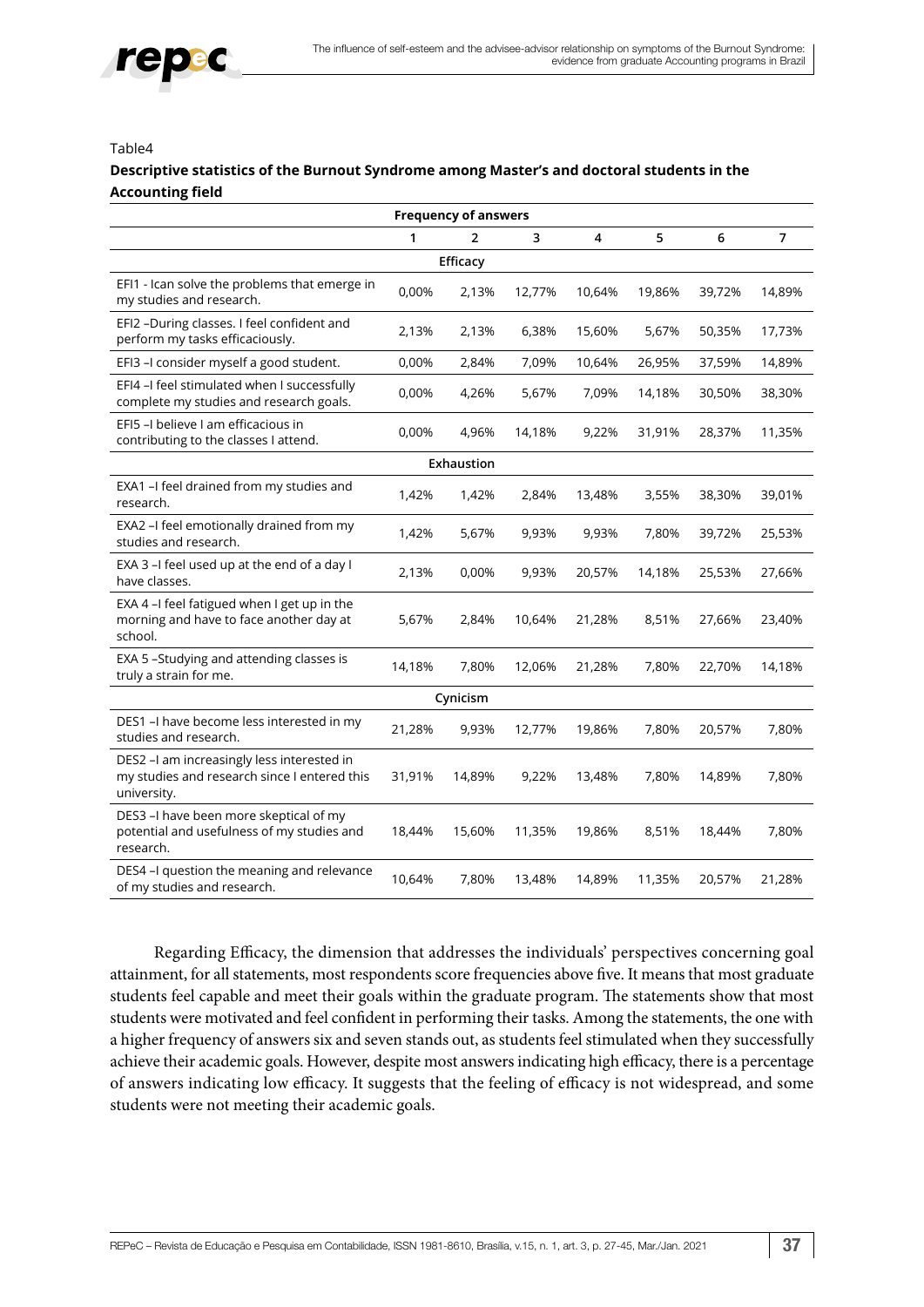

The frequency of answers to the Exhaustion dimension indicates many students showed signs of exhaustion. Even though they were efficacious and met their academic goals, a considerable portion of the students presented fatigue and exhaustion symptoms due to academic demands. Additionally, the frequency of answers reveals that exhaustion is most frequently caused by the studies and research routine than classes.

Among the exhaustion statements, the one "I feel drained from my studies and research" stands out, with 39% of the students reporting they feel drained from academic activities every day and 38.3% feeling drained a few times a week. Even though this exhaustion feeling was frequently reported, considering that the options "always" and "almost always" were checked in EF11, the students feel motivated to attain their studies and research goals despite exhaustion; 36.2% always feel motivated, 29.8% almost always; and 14.2% feel motivated many times.

More frequently than usual, the students checked negative answers for the Cynicism dimension statements, which address indifference and disengagement from work. The DES2 statement stands out. It addresses a lack of interest in studies and research, and 22.69% of the students were totally uninterested, while 21.2% lacked interest half of the time. Note that the statement regarding disbelief on the potential and usefulness of their studies also stands out, representing a concern for students in graduate programs.

The high variability of statements concerning cynicism suggests that some students are indifferent toward their studies and research and the potential and usefulness of their work. This finding is of concern and deserves attention given the importance of graduate studies within the Accounting field.

#### **4.3 Measurement model and hypothesis testing**

After descriptive statistics were performed, we proceeded to the exploratory factor analysis, aiming at latent variables inserted later in the structural model. The constructs were validated, except for the self-esteem variable in which scores were added up similar to the Rosenberg Self-Esteem Scale (1965), based on the criteria established by Fávero andBelfiore (2017) and Hair Jr. *et al*. 2016: (i) extraction method of principal component analysis, by Varimax rotation with Kaiser normalization; (ii) analysis of commonalities; (iii) Kaiser-Meyer-Olklin (KMO) test for sampling adequacy; and (iv) Bartlett'ssphericity test. Note that all the constructs were validated, and none of the statements were excluded.

Afterward, we assessed the measurement model according to the recommended by Hair Jr *et al*. (2016). Hence, the model's reliability and validity were verified considering convergent validity indexes (AVE), internal consistency (CR and CA), and discriminant validity obtained with the criterion provided by Fornell andLarcker (1981).

Convergent validity is obtained by verifying Average Variance Extracted (AVE), which assesses the extent to which variables are positively correlated with their respective constructs. For this criterion, Hair Jr *et al*. (2016) established that the expected value should be higher than 0.5.

Internal consistency was verified using Cronbach's alpha (CA), which is based on the intercorrelations of variables, and Composite Reliability (CR), which prioritizes variables according to their reliabilities (Hair Jr. *et al*., 2014). Hence, Cronbach's alpha (CA) and Composite Reliability (CR) were used to verify internal consistency (Ringle*et al.*, 2014). For these criteria, Hair Jr. *et al*. (2014) note that values above 0.7 are considered satisfactory.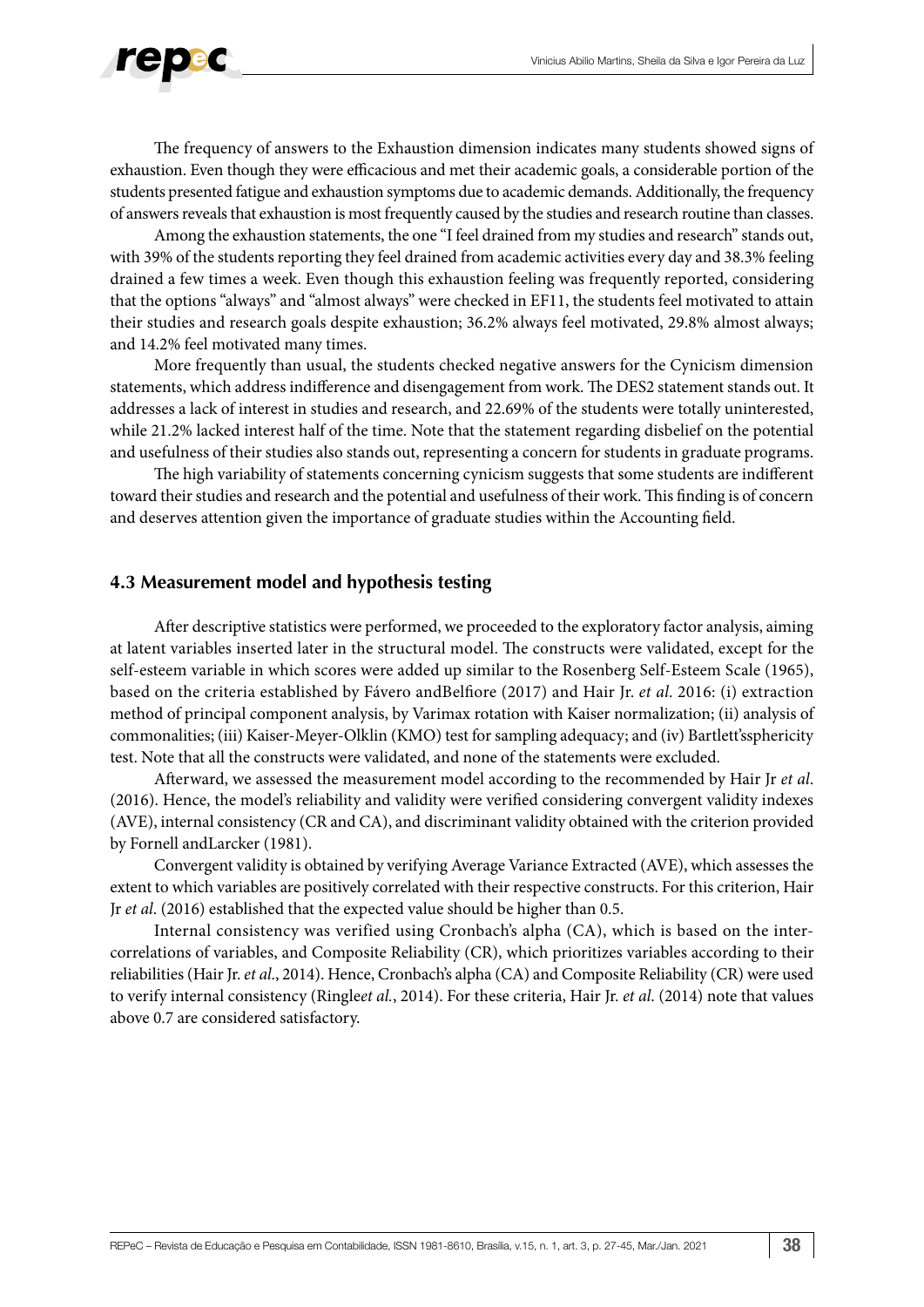

Table 5

As Hair Jr *et al*. (2016) recommended, the criterion provided by Fornell and Larcker (1981) was used to assess discriminant validity, which is intended to verify whether latent variables are independent of each other. The square roots of each construct's AVE values are compared to the correlations between these constructs, considering that the square roots of AVE are higher than the correlations between the constructs (Fornell&Larcker, 1981). Even though the advisor's accessibility and good relationship with advisor variables are close, they are independent. Table 5 presents the assessment of the measurement model.

| Validation of the measurement model |             |                      |                   |                 |                   |          |  |  |  |
|-------------------------------------|-------------|----------------------|-------------------|-----------------|-------------------|----------|--|--|--|
| <b>Variables</b>                    | Self-esteem | <b>AdvisorAccess</b> | <b>AdvisorRel</b> | <b>Efficacy</b> | <b>Exhaustion</b> | Cynicism |  |  |  |
| Self-esteem                         | 1,000       |                      |                   |                 |                   |          |  |  |  |
| AdvisorAccess                       | 0,371       | 0,850                |                   |                 |                   |          |  |  |  |
| AdvisorRel                          | 0,310       | 0,817                | 0,833             |                 |                   |          |  |  |  |
| Efficacy                            | $-0,662$    | $-0,372$             | 0,258             | 0,747           |                   |          |  |  |  |
| Exhaustion                          | $-0,546$    | $-0,203$             | $-0.243$          | $-0.309$        | 0,817             |          |  |  |  |
| Cynicism                            | $-0,662$    | $-0,399$             | $-0,381$          | 0,577           | 0,576             | 0,851    |  |  |  |
| <b>AVE</b>                          | 1.000       | 0,722                | 0,694             | 0,588           | 0,667             | 0,724    |  |  |  |
| <b>CR</b>                           | 1,000       | 0,928                | 0,961             | 0,883           | 0,909             | 0,913    |  |  |  |
| CA                                  | 1,000       | 0,903                | 0,955             | 0,842           | 0,875             | 0,872    |  |  |  |

Nota: AVE: Average Variance Extracted; CR: Composite Reliability; CA: Cronbach's alpha.

The  $R^2$  (Pearson's correlation coefficient) of each construct was verified. It indicates the extent to which the independent variables explain each dependent variable. In Social Sciences, Cohen (1977) classifies the explicative power according to the following:  $R^2 = 2\%$ : small effect,  $R^2 = 13\%$ , moderate effect, and  $R^2$ =26% large effect. Based on Cohen's (1977) effect, the Burnout Syndrome variables presenting high explicative power were Low efficacy with  $R^2$  equal to 0.401, Exhaustion with  $R^2$  equal to 0.311, and Cynicism with  $R^2$  equal to 0.471.

Bootstrapping was used for the hypotheses testing, seeking to analyze the significance of the relationships (p-value) in the structural model, using Pearson's coefficient of determination (Ringle *et al*., 2014). Table 6 presents the path coefficients, based on data obtained through Bootstrapping.

| <b>Hypotheses</b> | Relationship                                | <b>Structural</b><br>coefficient | <b>Standard</b><br>error | t-value | p-value |
|-------------------|---------------------------------------------|----------------------------------|--------------------------|---------|---------|
|                   | Self-esteem -> Low Efficacy                 | $-0.545$                         | 0,066                    | 8.286   | 0,000   |
| H1                | Self-esteem->Exhaustion                     | $-0.541$                         | 0.061                    | 8,931   | 0,000   |
|                   | Self-esteem->Cynicism                       | $-0,593$                         | 0.057                    | 10.317  | 0,000   |
| H <sub>2</sub>    | Advisor's accessibility -> Low Efficacy     | $-0,308$                         | 0,131                    | 2,352   | 0,019   |
|                   | Advisor's accessibility ->Exhaustion        | $-0,161$                         | 0.124                    | 1.295   | 0,195   |
|                   | Advisor's accessibility -> Cynicism         | $-0.072$                         | 0.116                    | 0.616   | 0,538   |
| H3                | Good relationship w/advisor -> Low Efficacy | 0,169                            | 0,125                    | 1,353   | 0,176   |
|                   | Good relationship w/advisor ->Exhaustion    | $-0,200$                         | 0.121                    | 1.649   | 0,099   |
|                   | Good relationship w/advisor ->Cynicism      | $-0.131$                         | 0.115                    | 1.135   | 0.256   |

#### **Path coefficients and relationships' significance**

Source: study's data (2019).

Table 6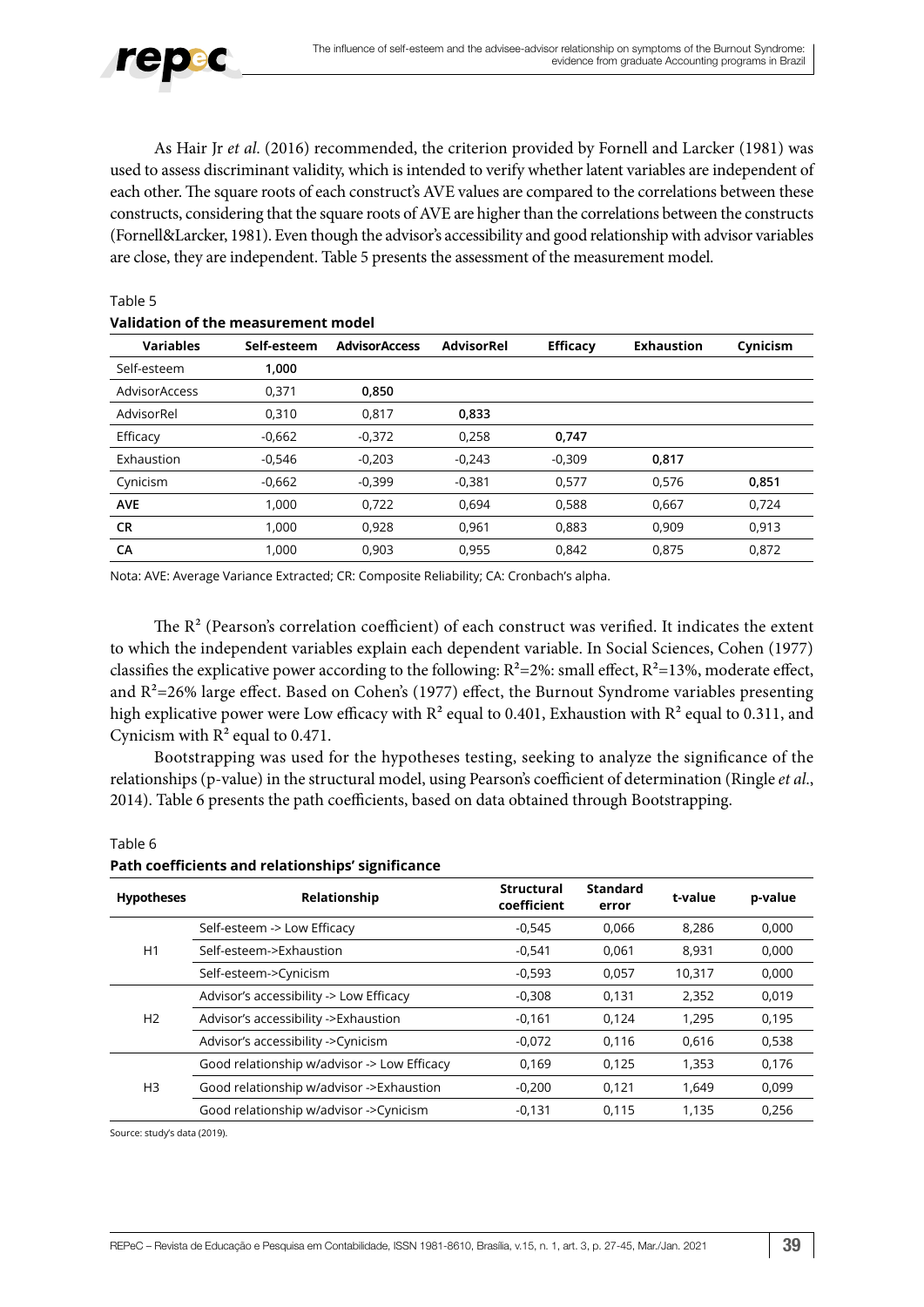

The hypotheses test showed that, as expected by Hypothesis 1, a negative and significant relationship was found between self-esteem and low efficacy according to the students' perspective. Hence, assessing one's worth may lead to greater efficacy in terms of academic goals during graduate studies; i.e., higher self-esteem leads to a lower perception of low efficacy. This finding among graduate Accounting students corroborates the results reported by de Polese *et al*. (2019), that individuals feel more self-assured when they obtain good academic performance.

Additionally, self-esteem is negatively and significantly related to exhaustion and cynicism. That is, individuals who feel competent and confident less frequently experience Burnout Syndrome and less frequently present overexertion or extreme tiredness, fatigue, or lack of energy and enthusiasm. A higher relationship coefficient was found between self-esteem and cynicism than between low efficacy and exhaustion. It suggests the importance of self-esteem when dealing with the adversities imposed during graduate studies, especially regarding enthusiasm toward the tasks performed during academic training. These results are in line with those reported by Li *et al*. (2018).

Hypothesis 2, however, was partially accepted. A negative and significant relationship was found only between advisor's accessibility and low efficacy. The results indicate that having easy access to advisors influences some students' perception of high efficacy, even though it does not influence low exhaustion or cynicism toward one's potential or studies. These findings are in line with the literature. Hish *et al.* (2019) report that an inadequate frequency of advisors' meetings may be associated with fatigue among graduate students. Considering that advisors' accessibility does not affect cynicism toward studies, a lack of advisor's accessibility was not relevant in discussing indifference among graduate students.

Hypothesis 3 was rejected when a good relationship with advisors and Burnout Syndrome were analyzed. No significant relationships were found between a good relationship with advisors and Burnout Syndrome. There was, however, a negative relationship between a good relationship with advisors and perceived exhaustion, at a 10% of significance. Hence, graduate students enjoying a healthy relationship with their advisors, with respect and admiration, may feel less exhausted toward their studies.

This finding possibly indicates the importance of advisors and their relationship with advisees in favoring students to complete their studies without experiencing fatigue and/or exhaustion. This result corroborates previous studies that indicate the importance of establishing a good relationship with advisees to decrease exhaustion (Janikova&Buzgova, 2017; Kovach *et al.*, 2009).

This study's findings indicate self-esteem is an essential factor in preventing students from reaching the verge of their strengths or surpassing their physical and mental capabilities during graduate studies. Even though studies indicate the importance of students having easy access to advisors and establishing a good relationship, no significant relationships were found between these, except between advisor's accessibility and low efficacy and between good relationship and exhaustion. It is essential to sensitize students and advisors in graduate Accounting programs to keep an environment conducive to high levels of self-esteem and healthy relationships with advisors to avoid disorders of a depressive nature.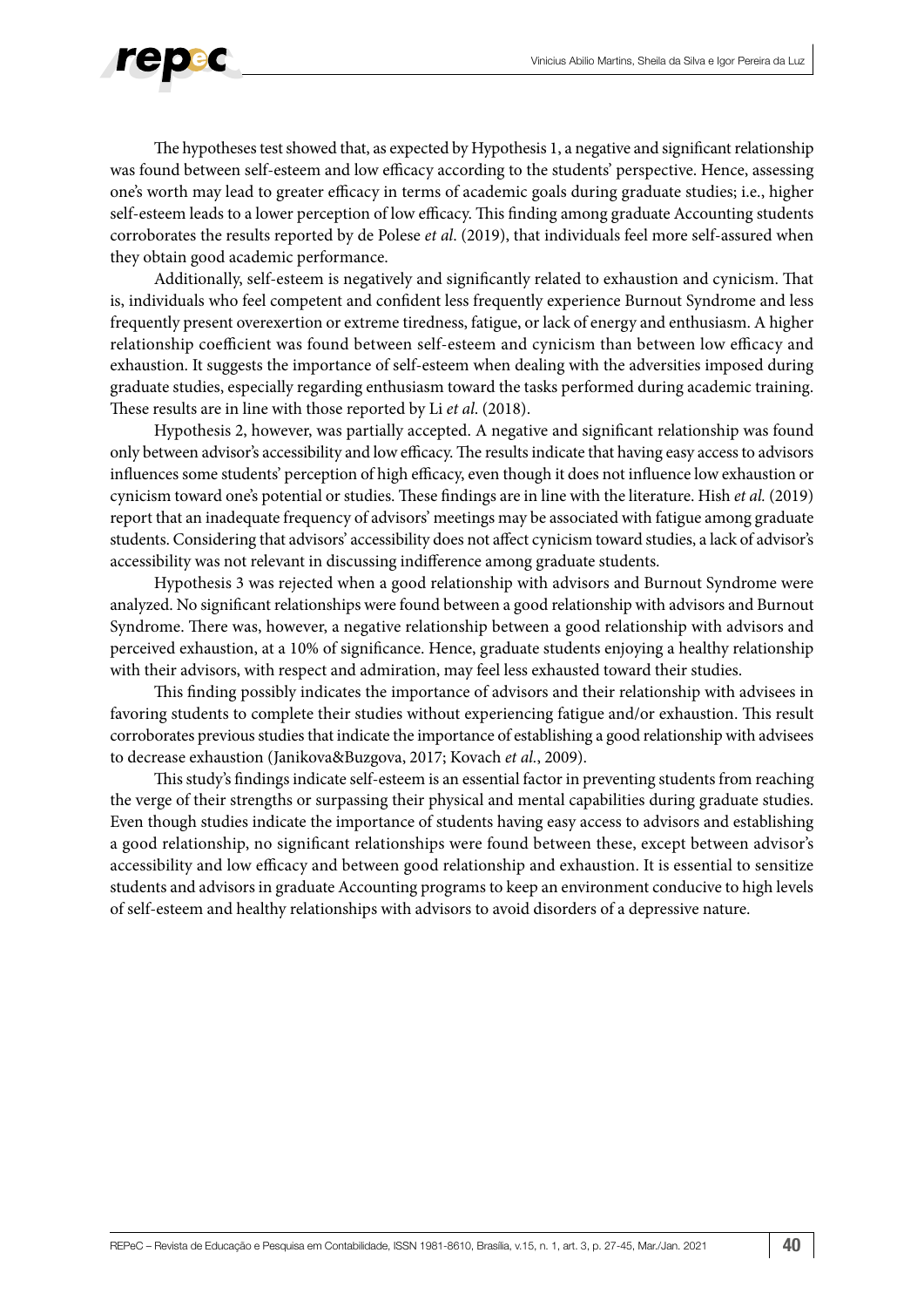

# **5. Final Considerations**

Burnout Syndrome is a disorder of a depressive nature with a cumulative and gradual development. An individual affected by this syndrome experiences lack of motivation and energy in response to stress. For graduate students, who are required to simultaneously work as researchers, publish in high-level journals, and teach while also performing other tasks, whether, in the academic or personal sphere, these situations may trigger Burnout Syndrome. Therefore, this study's objective was to analyze whether self-esteem and the relationship established between advisee and advisor influence Burnout Syndrome symptoms among students attending graduate Accounting programs.

This study's results reveal that the students attending graduate programs in the Accounting field present high self-esteem levels. Their responses to the statements show they feel competent and are selfconfident. Hence, the respondents' assessment of their self-worth was not harmed because they are facing the challenges imposed by graduate programs, as reported by previous studies (Duque *et al.*, 2005; Souza *et al.*, 2010). Regarding having a good relationship with advisors, an expressive percentage of answers to the statements revealed the students' positive feelings. In addition to respect, having a good relationship and admiration is relevant because advisors guide students during the graduate program.

Regarding Burnout Syndrome aspects, the exhaustion dimension revealed a portion of the respondents were experiencing Burnout; however, a small percentage of students presented this symptom in the low efficacy dimension. The results suggest that graduate students feel capable of performing their duties and have met their academic goals, even though these activities are tiring, as indicated by the exhaustion dimension. In addition to the exhaustion caused by the graduate program, the findings indicate a high number of respondents with symptoms in the cynicism dimension, revealing an indifferent and disengaged attitude toward work. It appears that part of the graduate students is indifferent and skeptical toward their studies, research, potential, and usefulness of their research. This information deserves attention considering the importance of the graduate context in the accounting field at a national level.

The analysis in the test of hypothesis indicates that self-esteem perception is negatively related to Burnout Syndrome. Hence, it is inferred that the individuals' assessment of their worth may lead them to be more efficacious toward their academic goals. This aspect suggests that self-esteem is important when dealing with the adversities presented during graduate studies. Graduate programs are recommended to use incentives and recognition to promote the self-esteem of graduate students during academic studies.

No relationships were found between advisor's accessibility and having a good relationship with advisors with Burnout Syndrome. In turn, a negative and significant relationship was found between accessibility and low efficacy and between a good relationship with advisors and exhaustion. These findings suggest that the graduate students, who consider their advisors accessible and willing to contribute, feel more efficacious. Additionally, those with a positive perception of the relationship established with their advisors, who experience respect and admiration, feel less fatigued from their studies. Therefore, advisors play an important role in their advisees' academic trajectory, which corroborates previous studies' findings.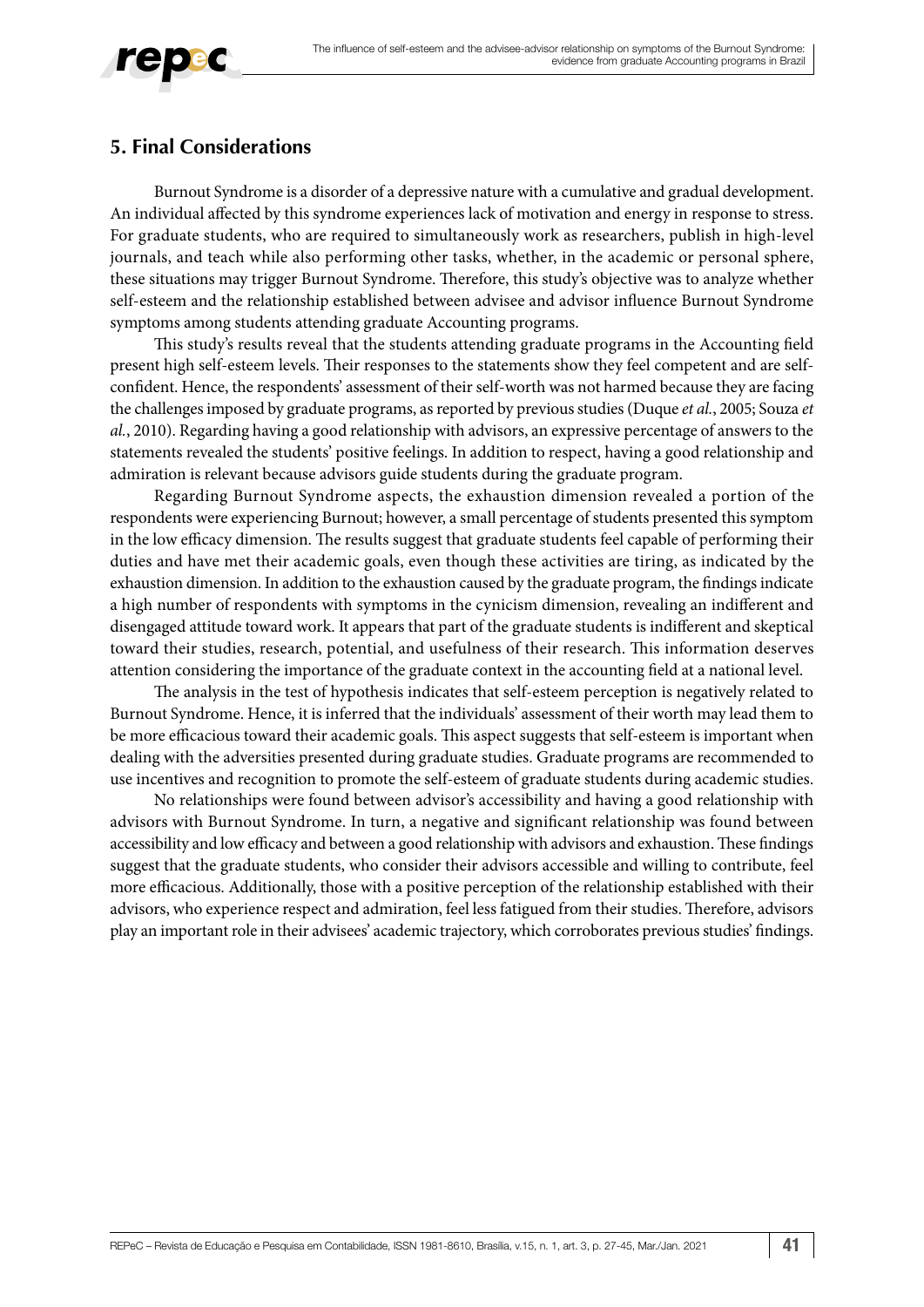

This study contributes to an overview of the context of Brazilian graduate programs in the Accounting field, regarding the students' perception of their self-esteem, advisor's accessibility and good relationship with advisors, and Burnout Syndrome, a topic seldom addressed in this context. In this sense, this study draws attention to the importance of students keeping a positive outlook of themselves and their social relationships in the graduate context. Studies indicate the gradual development of symptoms of the Burnout Syndrome among students (Hish*et al.*, 2019; Schaufeli *et al.*, 2002; Silva & Vieira, 2015) while symptoms may perpetuate throughout life. Even though no substantial evidence was found in the context of graduate programs in the Accounting field, some answers indicate some students were experiencing low efficacy, exhaustion, and cynicism among some graduate students.

Finally, future studies should include new predicting variables to address Burnout Syndrome symptoms among graduate students in the Accounting field to improve understanding of this subject. Alternative strategies such as interviews and participatory observation, in addition to investigating the perception of advisors, may support advancements in the field. Additionally, identifying Burnout Syndromesymptoms among students from related fields such as other business programs is recommended, considering there is still scarce evidence.

# **References**

- Alves, L. M. S. A. (2009). Intervenção psicopedagógica: autoestima e a dimensão afetiva entre professores e alunos. In *Actas do X Congresso Internacional Galego-Português de Psicopedagogia* (pp. 4486-4496).
- Avanci, J. Q., Assis, S. G., Santos, N. C. D., & Oliveira, R. V. (2007). Adaptação transcultural de escala de auto-estima para adolescentes. *Psicologia: Reflexão e crítica*, *20*(3), 397-405.
- Benevides-Pereira, A. M. T. B. (2002). *Burnout: Quando O Trabalho Ameaça O Bem*. Casa do psicólogo. São Paulo: Casa do Psicólogo.
- Bispo, F.C. S.; Santos Junior, A. B. (2014) *O docente do ensino superior: educador ou prestador de serviços?.* XI Simpósio de Excelência em Gestão e Tecnologia.
- Blanchard, C., & Haccoun, R. R. (2019). Investigating the impact of advisor support on the perceptions of graduate students. Teaching in Higher Education, 1-18.
- Branden, N.(2001) Auto-estima: Como Aprender a Gostar de Si Mesmo. 39a ed. Sao Paulo: Saraiva.
- Brown, G.; Adkins, M. (1998) Effective Teaching in the Higher Education. London: Routledge.
- Carlotto, M. S., & Câmara, S. G. (2006). Características psicométricas do Maslach Burnout Inventory-Student Survey (MBI-SS) em estudantes universitários brasileiros. *Psico-USF*, *11*(2), 167-73.
- Codo, W. (2002) Educação, carinho e trabalho: Burnout, a síndrome da desistência do educador, que pode levar à falência da educação. Petrópolis: Vozes.
- Cohen, J. (1977). *Statistical power analysis for the behavioral sciences* (revised ed.).
- Cadez, S., Dimovski, V., & Groff, M. Z. (2017). Research, teaching and performance evaluation in academia: the salience of quality. Studies in Higher Education, 42(8), 1455-1473.
- Duque, J. C., Brondani, J. T., & Luna, S. P. L. (2005). Estresse e pós-graduação em Medicina Veterinária. *Revista Brasileira de Pós-Graduação*, *2*(3).
- Ekstedt, M., & Fagerberg, I. (2005). Lived experiences of the time preceding burnout. *Journal of advanced nursing*, *49*(1), 59-67.
- Enache, R. G. (2013). Burnout syndrome and work accidents. Procedia-Social and Behavioral Sciences, 78, 170-174.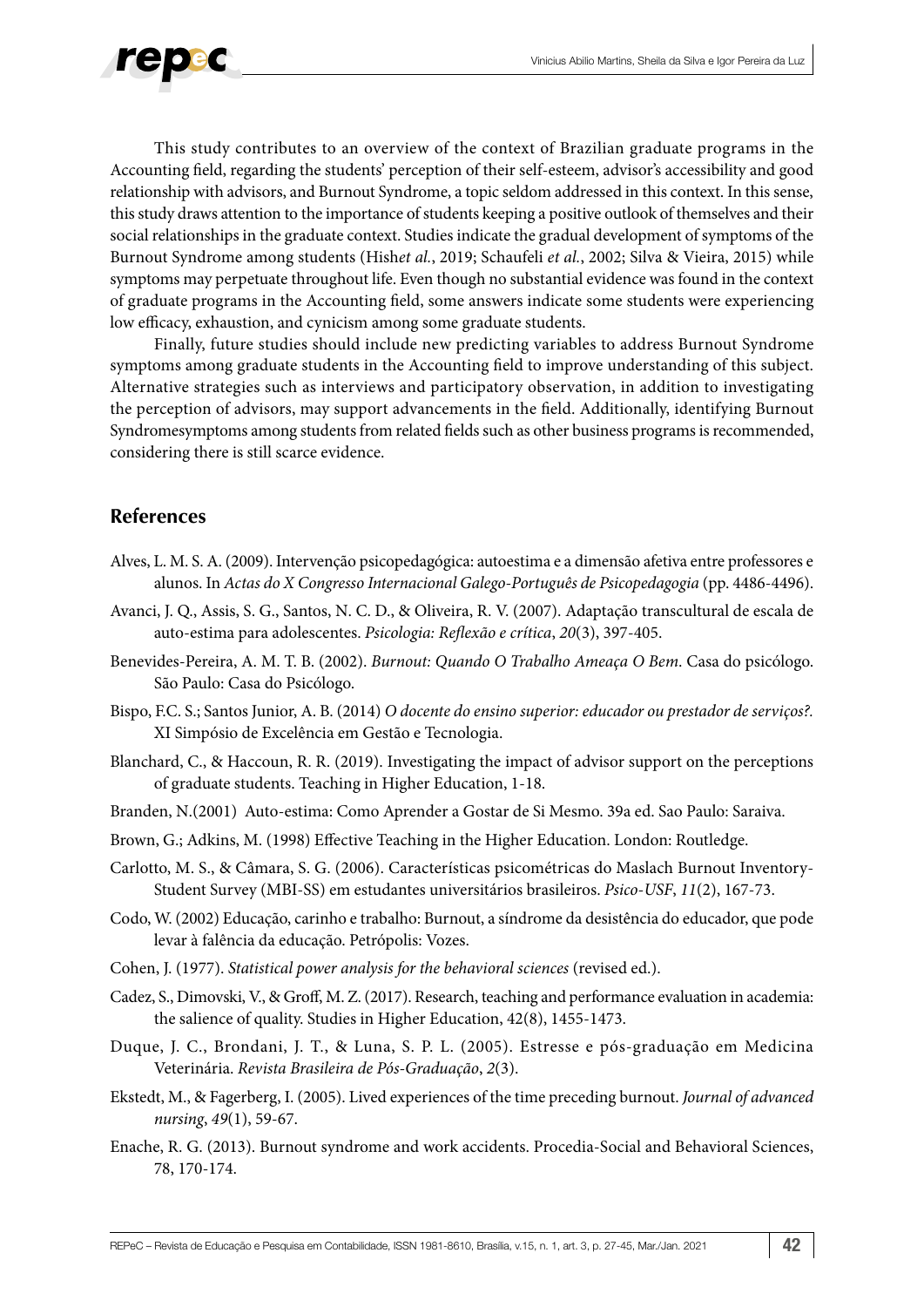

- Faul, F., Erdfelder, E., Buchner, A., & Lang, A. G. (2009). Statistical power analyses using G\* Power 3.1: Tests for correlation and regression analyses. *Behavior research methods*, *41*(4), 1149-1160.
- Fávero, L. P., & Belfiore, P. (2017). *Manual de análise de dados: estatística e modelagem multivariada com Excel®, SPSS® e Stata®*. Elsevier Brasil.
- Fornell, C., & Larcker, D. F. (1981). Evaluating structural equation models with unobservable variables and measurement error. *Journal of marketing research*, *18*(1), 39-50.
- Franco, M., Longhi, S. M., & Ramos, M. D. G. (2009). Universidade e pesquisa: espaços de produção do conhecimento. *Pelotas: UFPel*.
- Fuente, G. A.C., San Luis, C., Lozano, L. M., Vargas, C., García, I., & Emilia, I. (2014). Evidencia de validez factorial del Maslach Burnout Inventory y estudio de los niveles de burnout en profesionales sanitarios. *Revista Latinoamericana de Psicología*, *46*(1), 44-52.
- Hair Jr, J. F., Hult, G. T. M., Ringle, C., & Sarstedt, M. (2016). *A primer on partial least squares structural equation modeling (PLS-SEM)*. Sage Publications.
- Hish, A. J., Nagy, G. A., Fang, C. M., Kelley, L., Nicchitta, C. V., Dzirasa, K., & Rosenthal, M. Z. (2019). Applying the Stress Process Model to Stress–Burnout and Stress–Depression Relationships in Biomedical Doctoral Students: A Cross-Sectional Pilot Study. CBE—Life Sciences Education, 18(4), ar51.
- Janikova, E., Buzgova, R. (2017). Supervision as one of the possibilities of preventing and influencing burnout syndrome in healthcare. Ceskoslovenska Psychologie, 61(4), 363-378.
- Jodas, D. A., & Haddad, M. D. C. L. (2009). Síndrome de Burnout em trabalhadores de enfermagem de um pronto socorro de hospital universitário. *Acta paulista de enfermagem*, *22*(2), 192-197.
- Johnson, A. R., Jayappa, R., James, M., Kulnu, A., Kovayil, R., & Joseph, B. (2020). Do low self-esteem and high stress lead to burnout among health-care workers? Evidence from a tertiary hospital in Bangalore, India. Safety and Health at Work.
- Kang, B., Twigg, N. W., & Hertzman, J. (2010). An examination of social support and social identity factors and their relationship to certified chefs' burnout. International Journal of Hospitality Management, 29(1), 168-176.
- Kovach Clark, H., Murdock, N. L., & Koetting, K. (2009). Predicting Burnout and Career Choice Satisfaction in Counseling Psychology Graduate Students. The Counseling Psychologist, 37(4), 580–606.
- Kupcewicz, E., & Jóźwik, M. (2020). Association of burnout syndrome and global self-esteem among Polish nurses. *Archives of Medical Science*, *15*(1).
- Leite Filho, Geraldo Alemandro, & Martins, Gilberto de Andrade. (2006). Relação orientador-orientando e suas influências na elaboração de teses e dissertações. *Revista de Administração de Empresas*, *46*(spe), 99-109.
- Leroy-Frémont, N., Desrumaux, P., & Moundjiegout, T. (2014). Les effets des demandes au travail et de la justice organisationnelle sur l'épuisement professionnel: quels effets médiateurs du soutien social et de l'estime de soi?. Pratiques psychologiques, 20(4), 231-248.
- Li, J., Han, X., Wang, W., Sun, G., & Cheng, Z. (2018). How social support influences university students' academic achievement and emotional exhaustion: The mediating role of self-esteem. Learning and Individual Differences, 61, 120-126.
- Lima, T. B.; Silva, A. B. (2018) Como os mestrandos aprendem? Significados e transformações em um programa de pós-graduação em administração. *Revista Reunir*, v. 8, n.1, p. 36-55, jan/abr.
- López, N. V., Boluda, I. K., & Sanden, E. P. (2012). Antecedentes y efectos del burnout-engagement del vendedor. *Cuadernos de Economía y Dirección de la Empresa*, *15*(3), 154-167.
- Machado, A. M. N. (2002) A Bussola do Escrever: Desafios e Estrategias na Orientacao de Teses e Dissertacoes. Florianopolis: UFSC; Sao Paulo: Cortez, 2002. p. 67 - 83.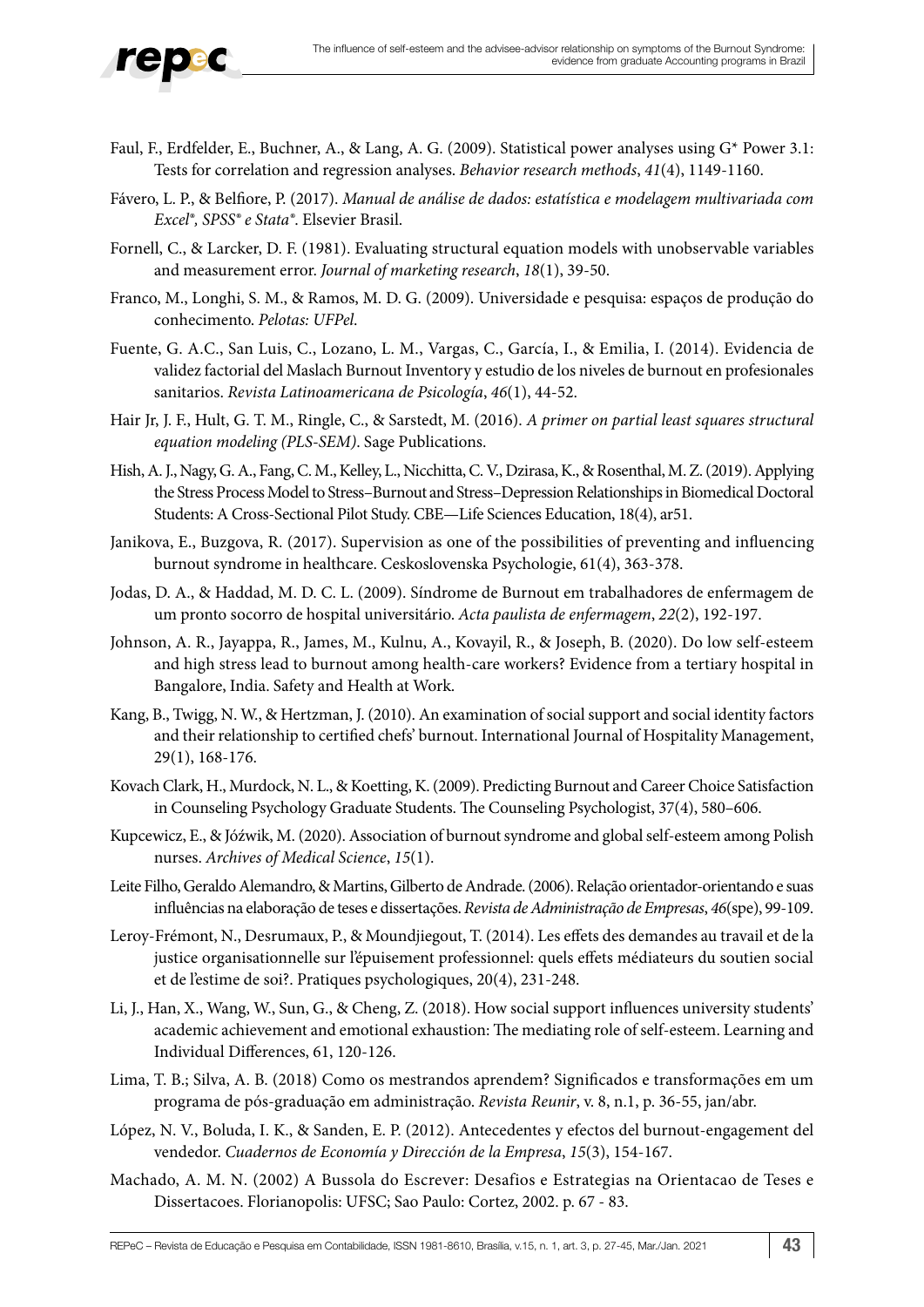

- Mallmann, C. S., Palazzo, L. S., Carlotto, M. S., & de Castro Aerts, D. R. G. (2009). Fatores associados à síndrome de burnout em funcionários públicos municipais. *Psicologia: teoria e prática*, *11*(2), 69-82.
- Martins, O. S. (2009). Mestres em ciências contábeis pelo Programa Multiinstitucional da UNB/UFPB/ UFPE/UFRN: uma análise a partir de suas percepções e avaliações. Dissertação (Mestrado, Programa Multiinstitucional e Inter-Regional em Ciências Contábeis) Universidade de Brasília, Universidade Federal da Paraíba e Universidade Federal do Rio Grande do Norte. João Pessoa, p. 126.
- Masclet, G., & Mineure, S. (1999). The relationship between the burnout and self esteem among prison wardens. *L'Encephale*, *25*(5), 450-460.
- Maslach, C. (1976) Burned-out. Human Behavior 5, 16–22.
- Monte, P. R. G. (2005) *El síndrome de quemarse por eltrabajo Burnout.* Madrid: Ediciones Pirámide.
- Moreira, D. L., Brito, L. C., Obregon, S. L., Ribas, F. T. T., & Lopes, L. F. D. (2017). Síndrome de burnout: estudo com professores da rede pública da cidade de farroupilha no Rio Grande do Sul. *Revista Gestão & Conexões*, *6*(1), 40-63.
- Mosquera, J. J. M., & Stobäus, C. D. (2006). Auto-imagem, auto-estima e auto-realização: qualidade de vida na universidade. *Psicologia, saúde & doenças*, *7*(1), 83-88.
- Peleias, I. R., Guimarães, E. R., Chan, B. L., & Carlotto, M. S. (2017). A síndrome de Burnout em estudantes de ciências contábeis de IES Privadas: pesquisa na cidade de São Paulo. *Revista de Educação e Pesquisa em Contabilidade*, *11*(1), 30-51.
- Pimenta, S.G.; Anastasiou, L. G.C. (2002) *Docência no Ensino Superior*. São Paulo: Cortez, V.1.
- Polese, A. G., Bortoluzzi, S. C., & Antonelli, R. A. (2019). Relação entre as Variáveis Comportamentais e o Desempenho Acadêmico: Um Estudo com Acadêmicos de Administração e Ciências Contábeis. *Revista Mineira de Contabilidade*, 20(3), 6-19.
- Ringle, C. M., Silva, D., & Bido, D. D. S. (2014). Modelagem de equações estruturais com utilização do SmartPLS. *Revista Brasileira de Marketing*, *13*(2), 56-73.
- Romano, A., Negreiros, J., & Martins, T. (2007). Contributos para a validação da escala de auto-estima de Rosenberg numa amostra de adolescentes da região interior norte do país. *Psicologia, saúde & doenças*, *8*(1), 109-116.
- Rosenberg, M. (2015). *Society and the adolescent self-image*. Princeton university press.
- Ruviaro, M. D. F. S., & Bardagi, M. P. (2010). Síndrome de burnout e satisfação no trabalho em profissionais da área de enfermagem do interior do RS. *Barbarói*, 194-216.
- Salmela-Aro, K., & Nurmi, J. E. (2007). Self-esteem during university studies predicts career characteristics 10 years later. Journal of Vocational Behavior, 70(3), 463-477.
- Schaufeli, W. B., Salanova, M., González-Romá, V., & Bakker, A. B. (2002). The measurement of engagement and burnout: A two sample confirmatory factor analytic approach. *Journal of Happiness studies*, *3*(1), 71-92.
- Schuster, M.S.; Dias.V.; Battistella, L.F. (2015) Percepções de Saúde e a Síndrome de Burnout –Aplicabilidade da Mbi-Gs. *Revista de Carreiras e Pessoas*, v. 5, n. 3, p. 380-391.
- Sedikides, C., Rudich, E. A., Gregg, A. P., Kumashiro, M., & Rusbult, C. (2004). Are normal narcissists psychologically healthy?: Self-esteem matters. *Journal of personality and social psychology*, *87*(3), 400.
- Severino, A. J. (2009). Pós-graduação e pesquisa: o processo de produção e de sistematização do conhecimento. *Revista Diálogo Educacional*, *9*(26), 13-27.
- Silva, A. H., & Vieira, K. M. (2015). Síndrome de burnout em estudantes de pós-graduação: análise da influência da autoestima e relação orientador-orientando. *Revista Pretexto*, *16*(1), 52-68.